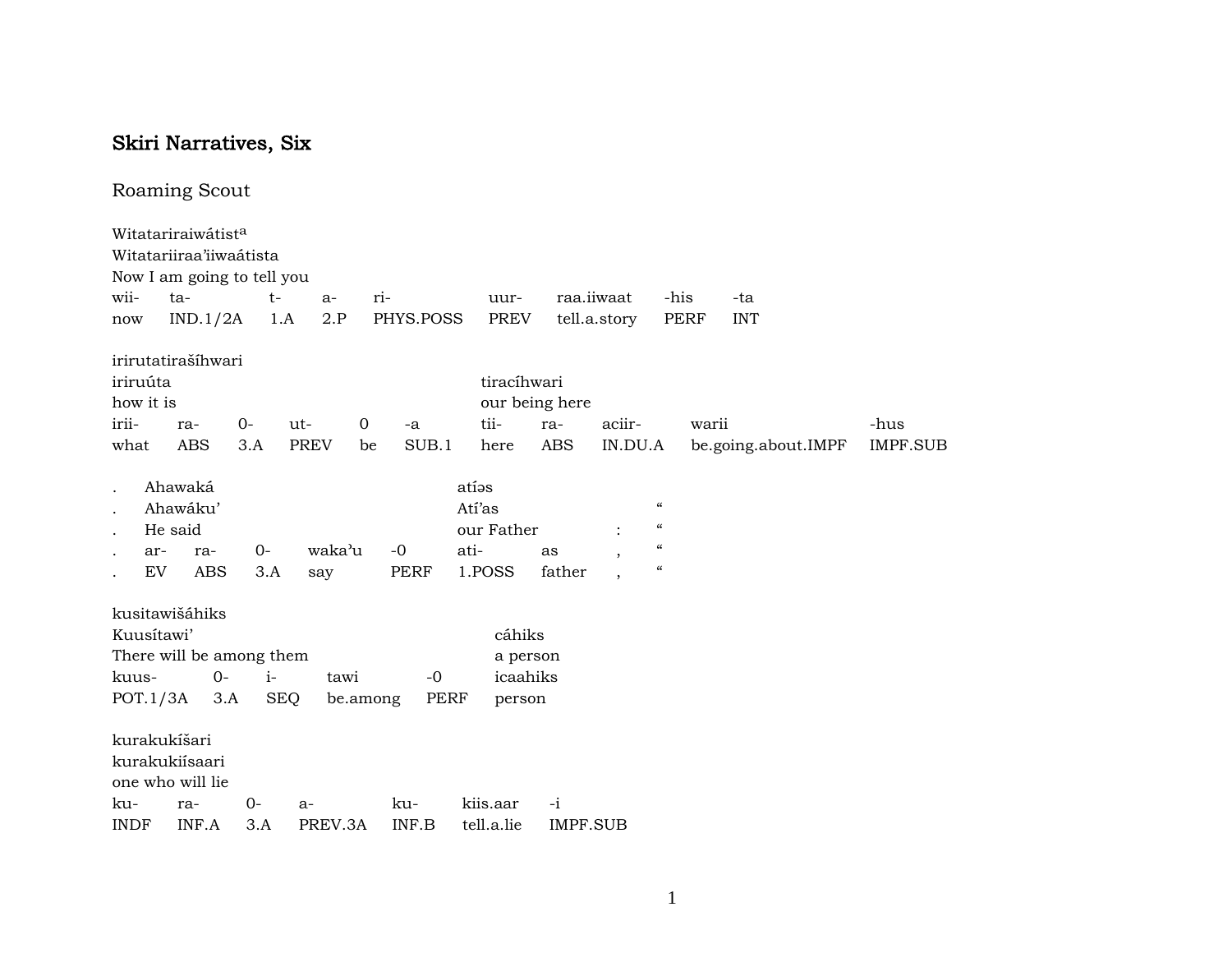|                          | irirákuwak <sup>a</sup>          |          |                       |                 |                 | ,                        |                                  |      |            |
|--------------------------|----------------------------------|----------|-----------------------|-----------------|-----------------|--------------------------|----------------------------------|------|------------|
|                          | irirákuwaaka                     |          |                       |                 |                 |                          |                                  |      |            |
| it is said               |                                  |          |                       |                 |                 | ,                        |                                  |      |            |
| irii-                    | ra-                              | $O-$     | ku-                   | waak            | -a              |                          |                                  |      |            |
| that                     | INF.A                            | 3.A      | INF.B                 | say.SUB         | SUB.1           | $\overline{\phantom{a}}$ |                                  |      |            |
| akusítawi                |                                  |          |                       |                 |                 |                          |                                  |      |            |
| a                        | kuusítawi'                       |          |                       |                 |                 |                          |                                  |      |            |
| and                      |                                  |          | he will be among them |                 |                 |                          |                                  |      |            |
| a                        | kuus-                            |          | $0-$<br>$i-$          | tawi            | -0              |                          |                                  |      |            |
| and                      | POT.1/3A                         |          | 3.A<br><b>SEQ</b>     | be.among        | PERF            |                          |                                  |      |            |
|                          |                                  |          |                       |                 |                 |                          |                                  |      |            |
| iríriwakahu              |                                  |          |                       |                 |                 |                          |                                  |      |            |
|                          | iriíriwaakahu                    |          |                       |                 |                 |                          |                                  |      |            |
|                          | whatever he says                 |          |                       |                 |                 |                          |                                  |      |            |
| irii-                    | ri-                              |          | $O -$                 | waaka           | -hus            |                          |                                  |      |            |
| what                     | CONT.3A                          |          | 3.A                   | say.IMPF        | <b>IMPF.SUB</b> |                          |                                  |      |            |
| hirakísari               |                                  |          |                       |                 |                 |                          | Náw <sup>a</sup>                 |      |            |
| hi                       | rakiísaari                       |          |                       |                 |                 | $\pmb{\mathsf{H}}$       | $\overline{\phantom{a}}$<br>Ráwa |      |            |
| and                      | its being a lie                  |          |                       |                 |                 | $\pmb{\mathsf{H}}$       | <b>Now</b>                       |      |            |
| hi                       | ra-                              | $0 -$    | kiis.aar              | $-i$            |                 | $\pmb{\mathsf{H}}$       | rawa                             |      |            |
| and                      | ABS                              | 3.A      | tell.a.lie            | <b>IMPF.SUB</b> |                 |                          | now                              |      |            |
|                          |                                  |          |                       |                 |                 |                          |                                  |      |            |
|                          | nikutatáríraiwatist <sup>a</sup> |          |                       |                 |                 |                          |                                  |      |            |
|                          | rikutatariiraa'iiwaatista        |          |                       |                 |                 |                          |                                  |      |            |
|                          | I am going to tell you that      |          |                       |                 |                 |                          |                                  |      |            |
| riku-                    | ta-                              |          | $t-$                  | ri-<br>a-       |                 | uur-                     | raa.iiwaat                       | -his | -ta        |
| that.is                  |                                  | IND.1/2A | 1.A                   | 2.P             | PHYS.POSS       | PREV                     | tell.a.story                     | PERF | <b>INT</b> |
|                          | irár <sup>i</sup>                |          |                       |                 |                 |                          | Šahiks                           |      |            |
|                          | iraári'                          |          |                       |                 |                 |                          | Cáhiks                           |      |            |
|                          | my brother                       |          |                       |                 |                 |                          | Person                           |      |            |
| $\overline{\phantom{a}}$ |                                  |          |                       |                 |                 |                          |                                  |      |            |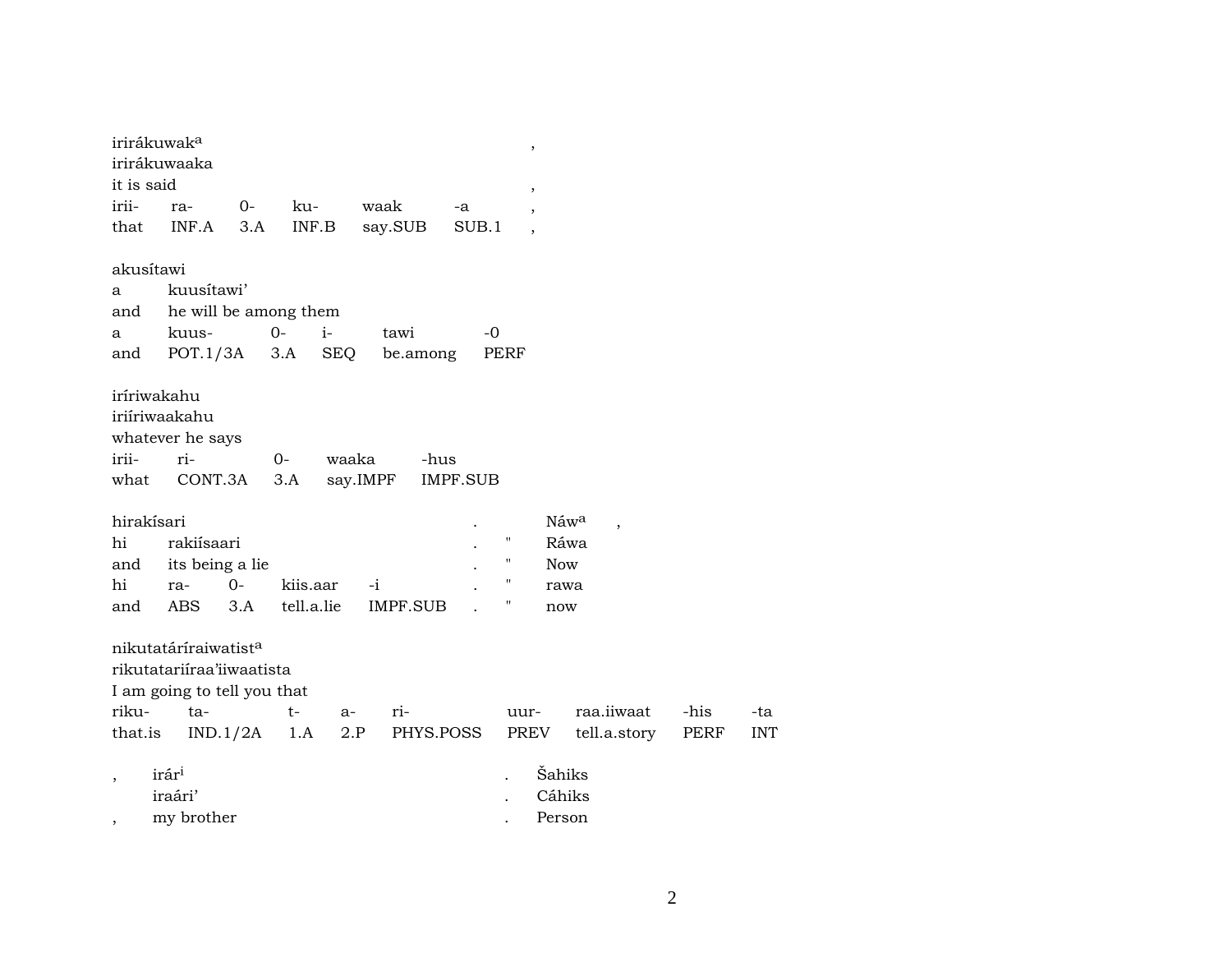| $\overline{\phantom{a}}$ | $i-$                           | -raar-             |             |                  | -ri'        |               |                                | icaahiks                 |                                |      |             |
|--------------------------|--------------------------------|--------------------|-------------|------------------|-------------|---------------|--------------------------------|--------------------------|--------------------------------|------|-------------|
|                          | 3.POSS.A                       |                    |             | same.sex.sibling | 3.POSS.B    |               | person<br>$\ddot{\phantom{a}}$ |                          |                                |      |             |
|                          | siwiwitihuras                  |                    |             |                  |             |               |                                |                          |                                |      |             |
|                          | siwiwitihuras                  |                    |             |                  |             |               |                                |                          |                                |      |             |
|                          |                                |                    |             |                  |             |               |                                |                          |                                |      |             |
|                          | they (du) found each other     |                    |             |                  |             |               |                                | $^\mathrm{,}$            |                                |      |             |
| $si-$                    | witi-                          | wi-                | ti-         |                  | 0-          | huras         | $-0$                           |                          |                                |      |             |
| DU                       | <b>REFL</b>                    | QUOT               |             | IND.3A           | 3.A<br>find |               | <b>PERF</b>                    | $\overline{\phantom{a}}$ |                                |      |             |
|                          | hiahawáku                      |                    |             |                  |             |               |                                |                          |                                |      |             |
| hi                       | ahawáku'                       |                    |             |                  |             |               |                                |                          |                                |      |             |
| and                      | he said                        |                    |             |                  |             |               |                                |                          |                                |      |             |
| hi                       | ar-                            | ra-                | $0-$        | waka'u           | $-0$        |               |                                |                          |                                |      |             |
| and                      | EV                             | <b>ABS</b>         | 3.A         | say              | <b>PERF</b> |               |                                |                          |                                |      |             |
|                          |                                |                    |             |                  |             |               |                                |                          |                                |      |             |
|                          | tiwisiwitiaháhuras             |                    |             |                  |             |               |                                |                          |                                |      |             |
|                          | Tiwisiwiti'aháhuras            |                    |             |                  |             |               |                                |                          |                                |      |             |
|                          | Now they (du) found each other |                    |             |                  |             |               |                                |                          |                                |      |             |
| tii-                     | wii-                           | $si-$              | witi-       | ar-              | ra-         | $0-$          | huras                          | $-0$                     |                                |      |             |
| here                     | now                            | DU                 | <b>REFL</b> | EV               | <b>ABS</b>  | 3.A           | find                           | <b>PERF</b>              |                                |      |             |
|                          |                                |                    |             |                  |             |               |                                |                          |                                |      |             |
|                          | hiruwitahúhawira               |                    |             |                  |             |               |                                |                          |                                |      |             |
| Hiru                     |                                | witahuuhawiraa'    |             |                  |             |               |                                |                          |                                |      |             |
| Then                     |                                | he came downstream |             |                  |             |               |                                |                          |                                |      |             |
| hiruu                    | wi-                            | ti-                |             | $0-$             | $a-$        |               | huu.hawi.raa-                  |                          |                                | a    | $-0$        |
| then                     | QUOT                           |                    | IND.3A      | 3.A              | PREV.3A     |               |                                |                          | downstream.alongside.the.water | come | <b>PERF</b> |
|                          |                                |                    |             |                  |             |               |                                |                          |                                |      |             |
|                          | hiahawáku                      |                    |             |                  |             | $^\mathrm{,}$ | $\mathcal{C}$                  |                          |                                |      |             |
| hi                       | ahawáku'                       |                    |             |                  |             |               | $\mathcal{C}$                  |                          |                                |      |             |
| and                      | he said                        |                    |             |                  |             |               | $\mathcal{C}\mathcal{C}$       |                          |                                |      |             |
| hi                       | ar-                            | ra-                | $0-$        | waka'u           | $-0$        |               | $\mathcal{C}$                  |                          |                                |      |             |
| and                      | EV                             | <b>ABS</b>         | 3.A         | say              | <b>PERF</b> |               | $\mathcal{C}$                  |                          |                                |      |             |
|                          |                                |                    |             |                  |             |               |                                |                          |                                |      |             |

Titakúahi tətatət $^n$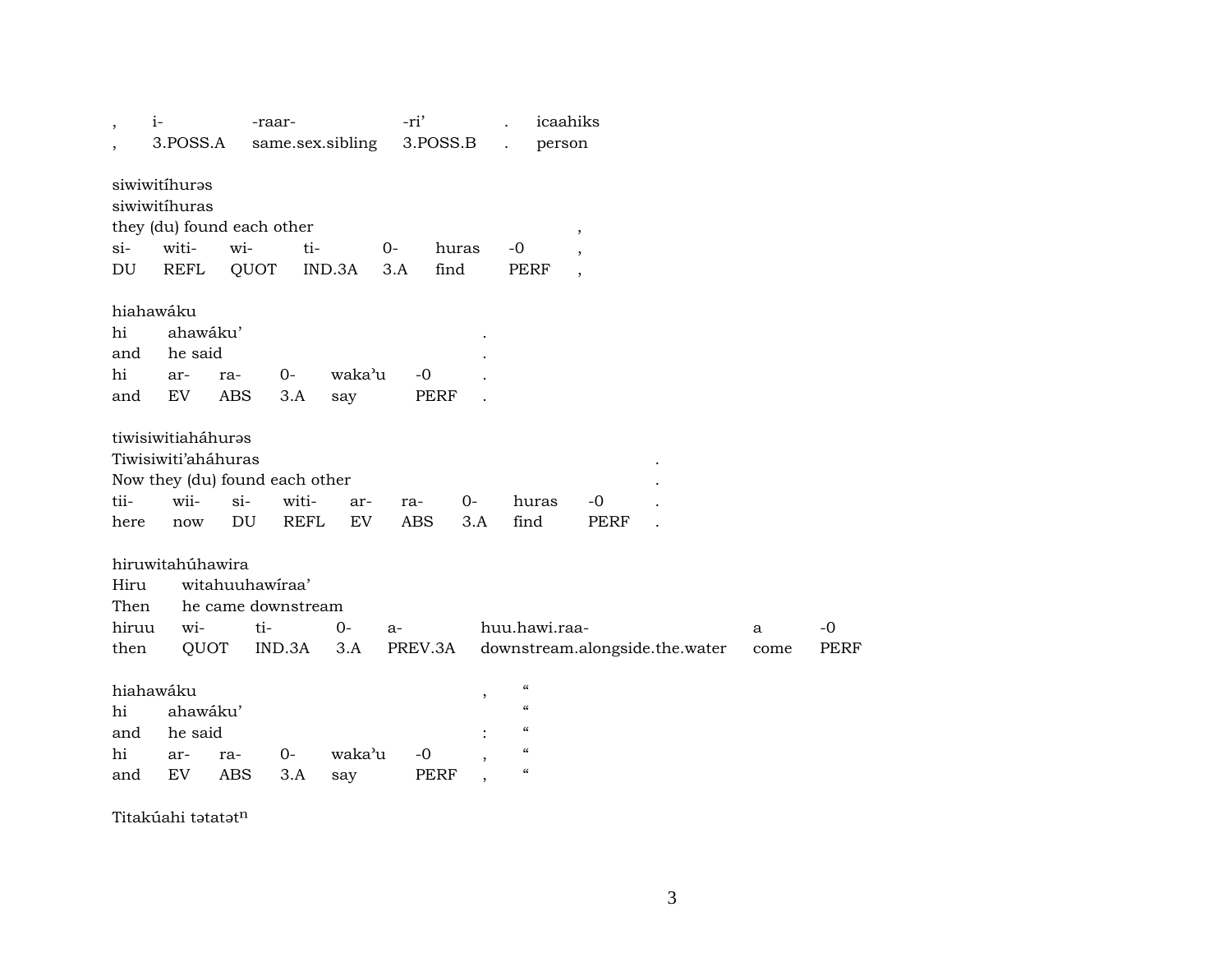| Títaku             |                         | ahiítat            |                   |         |             |                          |                            |            | taátat          |      |    |             |
|--------------------|-------------------------|--------------------|-------------------|---------|-------------|--------------------------|----------------------------|------------|-----------------|------|----|-------------|
| Here               |                         |                    | it is a village   |         |             |                          |                            |            | I am going here |      |    |             |
| tii-               | -taku                   | ar-                | ra-               | $O -$   | itak        |                          | $-0$                       |            | ta-             | $t-$ | at | $-0$        |
| here               | LOC                     | EV                 | ABS               | 3.A     | be.a.camp   |                          | SUB.4                      |            | IND.1/2A        | 1.A  | go | <b>PERF</b> |
| Ħ                  | Ahawáku                 |                    |                   |         |             |                          |                            |            |                 |      |    |             |
| н                  | Ahawáku'                |                    |                   |         |             |                          |                            |            |                 |      |    |             |
| $\mathbf H$        | He said                 |                    |                   |         |             |                          |                            |            |                 |      |    |             |
| $\pmb{\mathsf{H}}$ | ar-                     | ra-                | $0-$              | waka'u  | $-0$        |                          |                            |            |                 |      |    |             |
| 11                 | <b>EV</b>               | <b>ABS</b>         | 3.A               | say     | <b>PERF</b> |                          |                            |            |                 |      |    |             |
| tiráriki           |                         |                    |                   |         |             | $\overline{\phantom{a}}$ | $\boldsymbol{\mathcal{C}}$ | Náwa       |                 |      |    |             |
| tiraáriki          |                         |                    |                   |         |             |                          | $\boldsymbol{\mathcal{C}}$ | Ráwa       |                 |      |    |             |
| this one           |                         |                    |                   |         |             |                          | $\boldsymbol{\mathcal{C}}$ | <b>Now</b> |                 |      |    |             |
| tii-               | ra-                     | $0-$               | arik              |         | $-i$        |                          | $\boldsymbol{\mathcal{C}}$ | rawa       |                 |      |    |             |
| this               | ABS                     | 3.A                | be.standing       |         | SUB.2       |                          | $\boldsymbol{\mathcal{C}}$ | now        |                 |      |    |             |
| irikúruatn         |                         |                    |                   |         |             |                          |                            |            |                 |      |    |             |
| irikúruu'ut        |                         |                    |                   |         |             |                          |                            |            |                 |      |    |             |
|                    | it is thus (ie certain) |                    |                   |         |             |                          |                            |            |                 |      |    |             |
| irii-              | kuur-                   | ra-                | $O -$             | ut-     | $\mathbf 0$ | $\overline{a}$           |                            |            |                 |      |    |             |
| that               | DUB                     | ABS                | 3.A               | PREV    | be          | EX                       |                            |            |                 |      |    |             |
|                    | hiruiharitatn           |                    |                   |         |             |                          |                            |            |                 |      |    |             |
| hiru               | ihaariitat              |                    |                   |         |             |                          |                            |            |                 |      |    |             |
| there              |                         | there is a village |                   |         |             |                          |                            |            |                 |      |    |             |
| hiruu              | ii-                     | haa-               | ri-               |         | $0-$        | itak                     |                            |            | $-0$            |      |    |             |
| there              | there                   | here               |                   | CONT.3A | 3.A         | be.a.camp                |                            |            | PERF            |      |    |             |
| tatatn             |                         |                    |                   |         | Náwa        | $\overline{\phantom{a}}$ |                            |            |                 |      |    |             |
| taátat             |                         |                    |                   |         | Ráwa        |                          |                            |            |                 |      |    |             |
| I am going         |                         |                    |                   |         | <b>Now</b>  |                          |                            |            |                 |      |    |             |
| ta-                | $t-$                    |                    | $-0$<br>at        |         | rawa        |                          |                            |            |                 |      |    |             |
| IND.1/2A           |                         | $1.A$              | <b>PERF</b><br>go |         | now         |                          |                            |            |                 |      |    |             |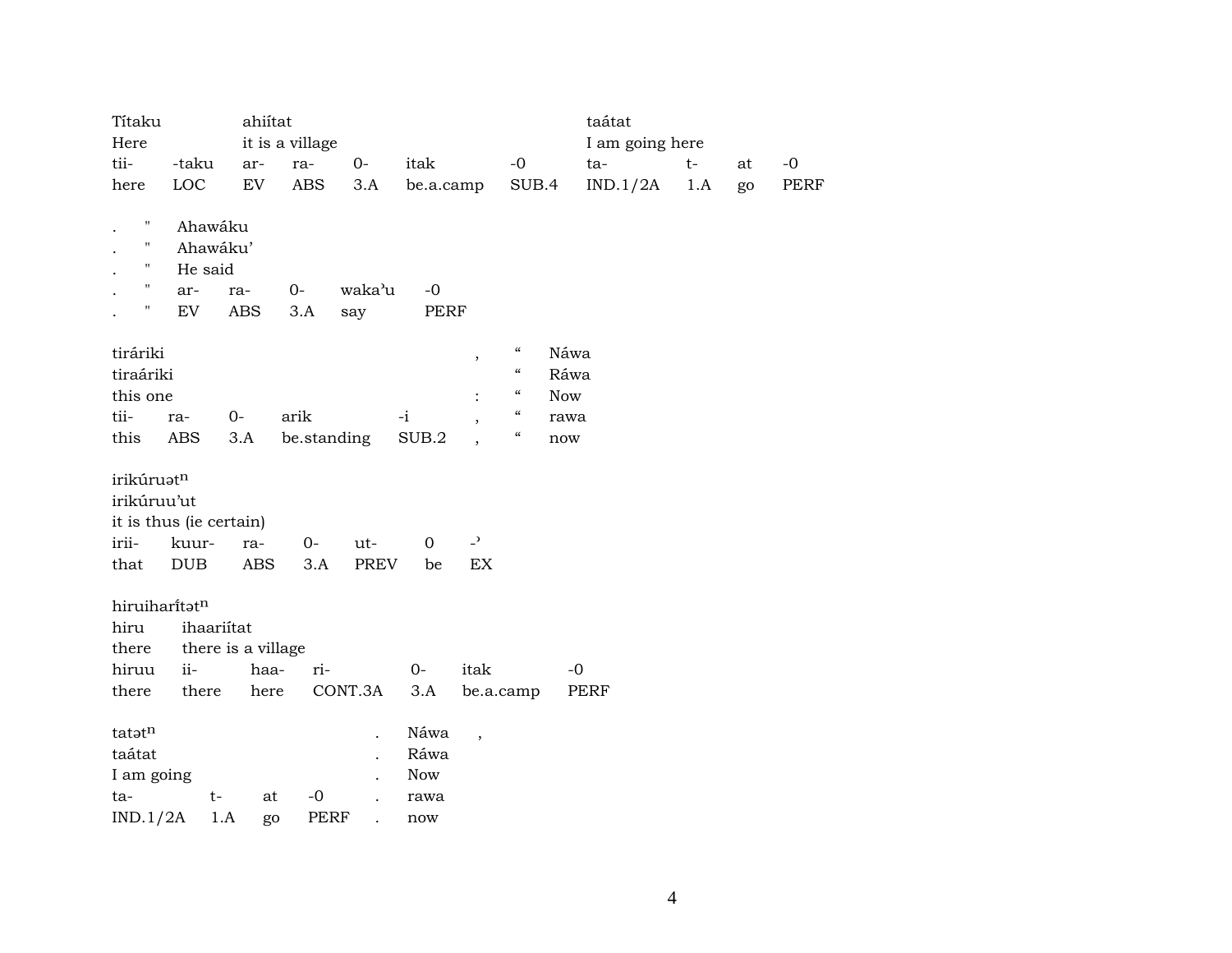| sukspakuirikuhastáspiatn         |                      |             |        |        |                    |                                                      |                                    |            |      |          |    |             |
|----------------------------------|----------------------|-------------|--------|--------|--------------------|------------------------------------------------------|------------------------------------|------------|------|----------|----|-------------|
| sukspáku'                        |                      |             |        |        |                    |                                                      | iriikuuhastáspi'at                 |            |      |          |    |             |
| say                              |                      |             |        |        |                    |                                                      | whatever you are going to look for |            |      |          |    |             |
| $i-$                             | $S-$                 | uks-        |        | waka'u | $-0$               | irii-                                                | kuur-                              | ra-        | $S-$ | raspii   | at | $-0$        |
| CONT.1/2A                        | 2.A                  | <b>JUSS</b> | say    |        | PERF               | what                                                 | <b>DUB</b>                         | <b>ABS</b> | 2.A  | look.for | go | <b>PERF</b> |
| $\pmb{\mathsf{H}}$               | Ahawáku              |             |        |        |                    | $\mathcal{C}\mathcal{C}$<br>$\overline{\phantom{a}}$ |                                    |            |      |          |    |             |
| $\mathbf{H}$                     | Ahawáku'             |             |        |        |                    | $\epsilon$                                           |                                    |            |      |          |    |             |
| п.<br>Ţ                          | He said              |             |        |        |                    | $\mathcal{C}$                                        |                                    |            |      |          |    |             |
| $\mathbf H$<br>ar-               | ra-                  | $O -$       | waka'u |        | $-0$               | $\epsilon\epsilon$                                   |                                    |            |      |          |    |             |
| $\pmb{\mathsf{H}}$<br>${\rm EV}$ | $\operatorname{ABS}$ | 3.A         | say    |        | <b>PERF</b>        | $\boldsymbol{\mathcal{U}}$                           |                                    |            |      |          |    |             |
| Tatutíriksatn                    |                      |             |        |        |                    |                                                      |                                    |            |      |          |    |             |
| Tatuutiíriksat                   |                      |             |        |        |                    |                                                      |                                    |            |      |          |    |             |
| I am going to see him            |                      |             |        |        |                    |                                                      |                                    |            |      |          |    |             |
| ta-                              | $t-$                 | ut-         | iirik  | -his   | at                 | $-0$                                                 |                                    |            |      |          |    |             |
| IND.1/2A                         | 1.A                  | <b>PREV</b> | see    | PERF   | go                 | PERF                                                 |                                    |            |      |          |    |             |
|                                  |                      |             |        |        |                    |                                                      |                                    |            |      |          |    |             |
| tatutíriksatn                    |                      |             |        |        |                    |                                                      |                                    |            |      |          |    |             |
| Tatuutiíriksat                   |                      |             |        |        |                    |                                                      |                                    |            |      |          |    |             |
| I am going to see him            |                      |             |        |        |                    |                                                      |                                    |            |      |          |    |             |
| ta-                              | $t-$                 | $ut-$       | iirik  | -his   | at                 | $-0$                                                 |                                    |            |      |          |    |             |
| IND.1/2A                         | 1.A                  | PREV        | see    | PERF   | go                 | PERF                                                 |                                    |            |      |          |    |             |
|                                  |                      |             |        |        |                    |                                                      |                                    |            |      |          |    |             |
| ahásar <sup>u</sup>              |                      |             |        |        |                    |                                                      |                                    |            |      |          |    |             |
| ahaásaaru                        |                      |             |        |        |                    |                                                      |                                    |            |      |          |    |             |
| the one named                    |                      |             |        |        |                    |                                                      |                                    |            |      |          |    |             |
| ra-<br>ar-                       | $0-$                 | asar        |        | -u     |                    |                                                      |                                    |            |      |          |    |             |
| <b>ABS</b><br>EV                 | 3.A                  | be.named    |        | SUB.D  |                    |                                                      |                                    |            |      |          |    |             |
| nakiriwisu                       |                      |             |        |        | $\pmb{\mathsf{H}}$ |                                                      |                                    |            |      |          |    |             |
| Rakiriwisu                       |                      |             |        |        | $\pmb{\mathsf{H}}$ |                                                      |                                    |            |      |          |    |             |
| Cheater                          |                      |             |        |        | $\pmb{\mathsf{H}}$ |                                                      |                                    |            |      |          |    |             |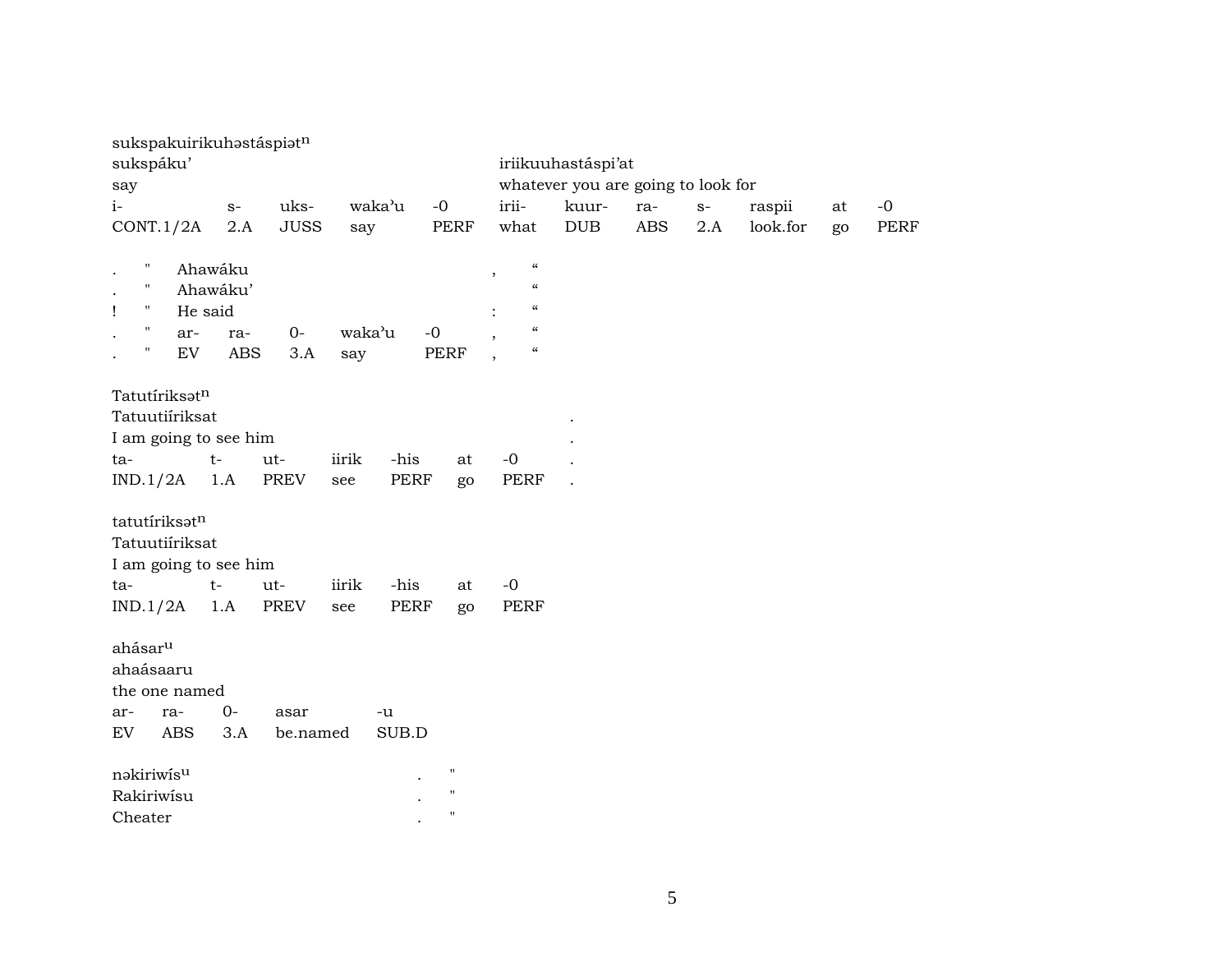| ra-<br><b>ABS</b>                                               | $0-$<br>3.A                     | kiriwis<br>be.deceitful                                    | $-u$<br>SUB.D           |                     | $^{\prime\prime}$<br>н           |                                                       |                                                                                                                                                                                     |                   |             |                     |               |
|-----------------------------------------------------------------|---------------------------------|------------------------------------------------------------|-------------------------|---------------------|----------------------------------|-------------------------------------------------------|-------------------------------------------------------------------------------------------------------------------------------------------------------------------------------------|-------------------|-------------|---------------------|---------------|
| Hiruahišusáwas<br>Hirú<br>Then<br>hiruu<br>then                 | ar-<br>EV                       | ahiicusáwas<br>he smiled<br>ri-<br>CONT.3A                 | $0-$<br>3.A             | icus.awask<br>smile |                                  | $-0$<br><b>PERF</b>                                   |                                                                                                                                                                                     |                   |             |                     |               |
| akírikutitirárik <sup>i</sup><br>Aki<br>And here<br>$a-$<br>and | ki<br>there                     | ríkuti'<br>he was the one<br>riku-<br>that.is              | ti-<br>IND.3A           | $0-$<br>3.A         | $\mathbf 0$<br>be                | $-0$<br><b>PERF</b>                                   | tiraáriki<br>this one<br>tii-<br>this                                                                                                                                               | ra-<br><b>ABS</b> | $0-$<br>3.A | arik<br>be.standing | $-i$<br>SUB.2 |
| Hiru<br>then                                                    | Hiruahiwáku<br>Then<br>hiruu    | ahiwáku'<br>he said<br>ri-<br>ar-<br>${\rm EV}$<br>CONT.3A | $O -$                   | 3.A                 | waka'u<br>say                    | $-0$<br>PERF                                          |                                                                                                                                                                                     |                   |             |                     |               |
| tirárik <sup>i</sup><br>tiraáriki<br>this one<br>tii-<br>this   | ra-<br>$\operatorname{ABS}$     | arik<br>0-<br>3.A                                          | be.standing             | $-i$<br>SUB.2       | $\,$<br>$\overline{\phantom{a}}$ |                                                       |                                                                                                                                                                                     |                   |             |                     |               |
| ihirakiriwisu<br>ihí<br>uh<br>ihii<br>uh                        | $\overline{\phantom{a}}$<br>ra- | Rakiriwisu<br>Cheater<br>$0-$<br><b>ABS</b><br>3.A         | kiriwis<br>be.deceitful |                     | -u<br>SUB.D                      | $\ddot{\cdot}$<br>$\cdot$<br>$\overline{\phantom{a}}$ | $\boldsymbol{\zeta}\boldsymbol{\zeta}$<br>$\boldsymbol{\zeta}\boldsymbol{\zeta}$<br>$\boldsymbol{\zeta}\boldsymbol{\zeta}$<br>$\mathbf H$<br>$\boldsymbol{\zeta}\boldsymbol{\zeta}$ |                   |             |                     |               |

Tatutíriks $\mathfrak{sot}^n$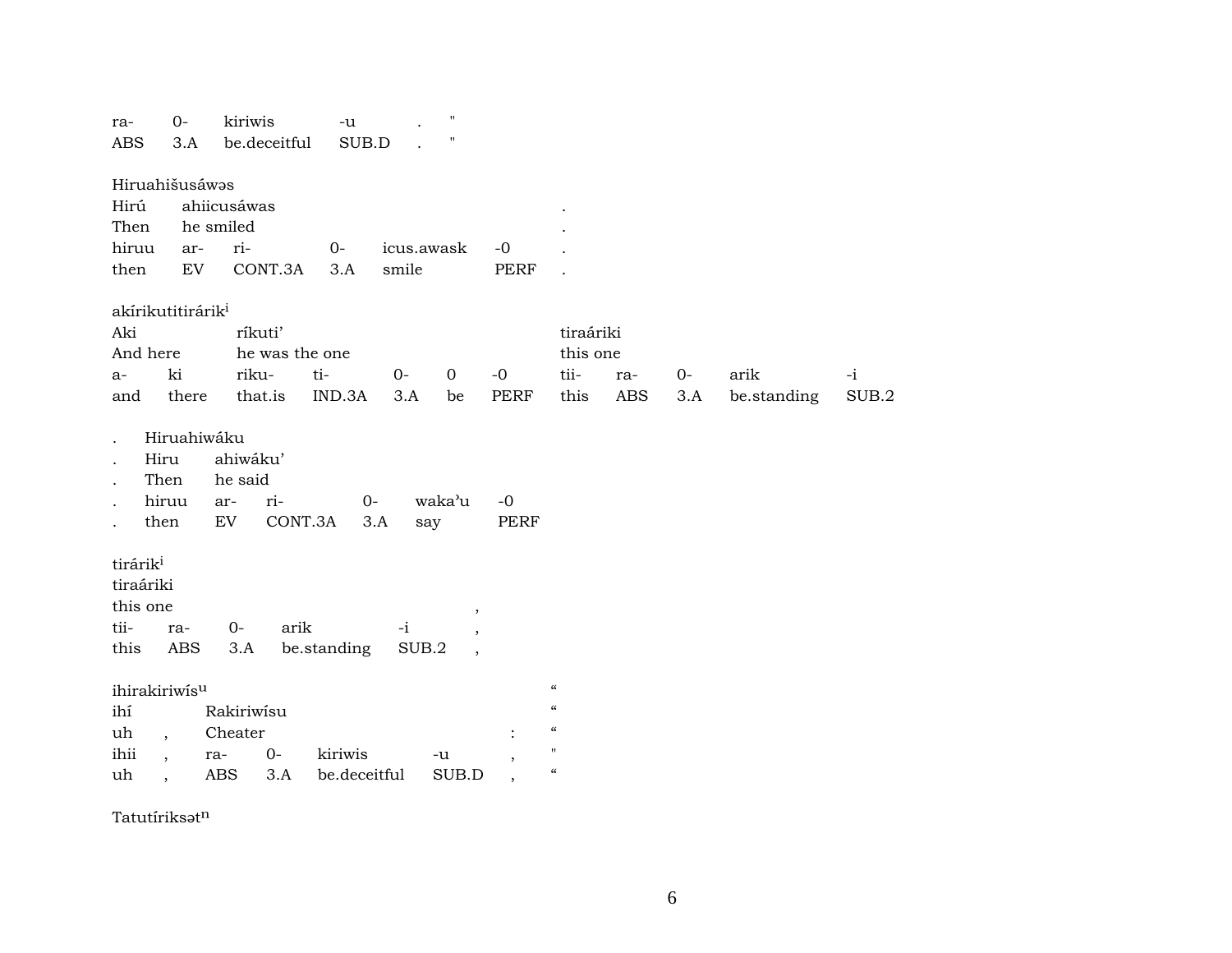|                                            |                           | Tatuutiíriksat                  |                                                            |                                             |               |               |                     |                          |                     |                                     |
|--------------------------------------------|---------------------------|---------------------------------|------------------------------------------------------------|---------------------------------------------|---------------|---------------|---------------------|--------------------------|---------------------|-------------------------------------|
|                                            |                           |                                 | I am going to see him                                      |                                             |               |               |                     |                          |                     |                                     |
| ta-                                        |                           |                                 | $t-$                                                       | ut-                                         | iirik         | -his          | at                  | $-0$                     |                     |                                     |
| IND.1/2A                                   |                           |                                 | 1.A                                                        | PREV                                        | see           | PERF          | go                  | PERF                     |                     |                                     |
| ratakúihi<br>rátaku<br>there<br>ra-        |                           | $0-$                            | ta                                                         |                                             | kus           |               | -0                  | $\overline{\phantom{a}}$ | ihi<br>uh<br>ihii   | $\overline{ }$                      |
| ABS                                        |                           | 3.A                             |                                                            | be.hanging                                  | be sitting    |               | SUB.4               | $\overline{\phantom{a}}$ | uh                  | $\overline{\phantom{a}}$            |
|                                            |                           |                                 |                                                            |                                             |               |               |                     |                          |                     | $\overline{\phantom{a}}$            |
| pírask <sup>i</sup><br>piíraski<br>the boy |                           |                                 |                                                            | aháku<br>ahaáku<br>his being                |               |               |                     |                          |                     |                                     |
|                                            | piiras-                   | -kis                            |                                                            | ra-<br>ar-                                  | $0-$          | kus           |                     | -0                       |                     |                                     |
| boy                                        |                           |                                 | DIM                                                        | EV                                          | ABS<br>3.A    |               | be.sitting          | PERF                     |                     |                                     |
| ar-<br>EV                                  |                           | ra-<br>ABS                      | aharuhuruwárasu<br>aharaahuruuwaárasu<br>$0-$<br>3.A       | the one who finds different things<br>raar- | 3PL.INAN.P    | huras<br>find | -ruu<br><b>DIST</b> |                          | -waa<br><b>DIST</b> | -hus<br><b>IMPF.SUB</b>             |
|                                            | I<br>I<br>And<br>i<br>and |                                 | rítišk <sup>a</sup><br>riíticka'<br>I want<br>rii-<br>ASSR | t-<br>1.A                                   | wicka<br>want | -0<br>PERF    |                     |                          |                     |                                     |
| kuatutiritn                                |                           | ku'atuutiírit<br>that I see him |                                                            |                                             |               |               |                     |                          |                     | $\mathbf{H}$<br>$\blacksquare$<br>п |
| ku-                                        |                           | aa-                             |                                                            | t-                                          | ut-           | iirik         | -0                  |                          |                     | н                                   |
| <b>INDF</b>                                |                           |                                 | SUBJ.1/2A                                                  | 1.A                                         | <b>PREV</b>   | see           |                     | SUB.4                    |                     | н                                   |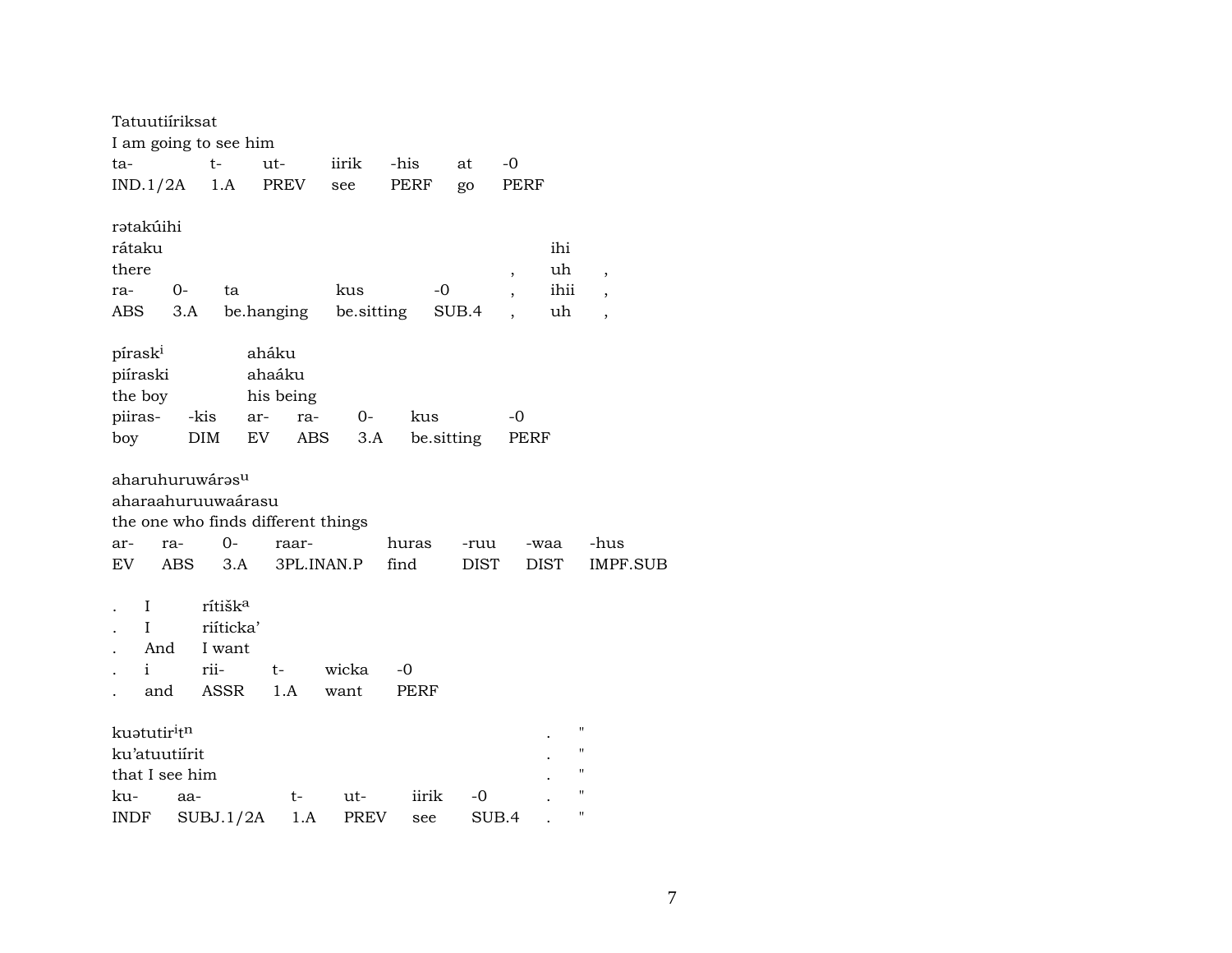|                          |                                        | Ruriwiškatirárik <sup>i</sup><br>Ruuriíwicka' |            |                  |             |             | tiraáriki |                         |      |             |       |
|--------------------------|----------------------------------------|-----------------------------------------------|------------|------------------|-------------|-------------|-----------|-------------------------|------|-------------|-------|
|                          |                                        | Then he thought                               |            |                  |             |             | this one  |                         |      |             |       |
| ruu-                     |                                        | ri-                                           | $0-$       |                  | wicka       | $-0$        | tii-      | ra-                     | $0-$ | arik        | $-i$  |
| then                     |                                        | CONT.3A                                       | 3.A        |                  | think       | <b>PERF</b> | this      | ABS                     | 3.A  | be.standing | SUB.2 |
|                          |                                        |                                               | hirikúritn |                  |             |             |           |                         |      | Nawa        |       |
|                          | $\boldsymbol{\mathcal{C}}$             | Hi                                            | rikúrit    |                  |             |             |           |                         | П    | Ráwa        |       |
|                          | "                                      | And                                           |            | I am the one     |             |             |           |                         | 11   | <b>Now</b>  |       |
|                          | $\boldsymbol{\zeta}\boldsymbol{\zeta}$ | hi                                            | riku-      |                  | rii-        | $t-$        | 0         | $-0$                    | 11   | rawa        |       |
|                          | $\epsilon\epsilon$                     | and                                           | the.one    |                  | <b>ASSR</b> | 1.A         | be        | <b>PERF</b>             | "    | now         |       |
|                          | irári                                  |                                               |            |                  |             |             |           |                         |      |             |       |
| $\overline{\phantom{a}}$ |                                        | iraári'                                       |            |                  |             |             |           | $^\mathrm{^\mathrm{o}}$ |      |             |       |
| $\overline{\phantom{a}}$ |                                        | brother                                       |            |                  |             |             |           | $\, ,$                  |      |             |       |
| $\overline{\phantom{a}}$ | $i-$                                   |                                               | -raar-     |                  |             | -ri'        |           | $^\mathrm{,}$           |      |             |       |
|                          |                                        | 3.POSS.A                                      |            | same.sex.sibling |             | 3.POSS.B    |           |                         |      |             |       |
|                          |                                        | nikusiwiwitíhuras                             |            |                  |             |             |           |                         |      |             |       |
|                          |                                        | rikusiwiwitíhuras                             |            |                  |             |             |           |                         |      |             |       |
|                          |                                        | they (du) found each other                    |            |                  |             |             |           |                         |      |             |       |
| riku-                    |                                        | $\sin$                                        | witi-      | wi-              |             | ti-         | $0-$      | huras                   | $-0$ |             |       |
| that.is                  |                                        | DU                                            | REFL       | QUOT             |             | IND.3A      | 3.A       | find                    | PERF |             |       |
|                          |                                        | hurarikárikatn                                |            |                  |             |             |           |                         |      |             |       |
|                          |                                        | húraarikarikat                                |            |                  |             |             |           |                         |      |             |       |
|                          |                                        | in the center                                 |            |                  |             |             |           |                         |      |             |       |
| huraar-                  |                                        | iika.ri                                       |            | -kat             |             |             |           |                         |      |             |       |
| place                    |                                        | center                                        |            | LOC              |             |             |           |                         |      |             |       |
|                          |                                        | Hiruahiwáku                                   |            |                  |             |             |           |                         |      |             |       |
| Hiru                     |                                        | ahiwáku'                                      |            |                  |             |             |           |                         |      |             |       |
| Then                     |                                        | he said                                       |            |                  |             |             |           |                         |      |             |       |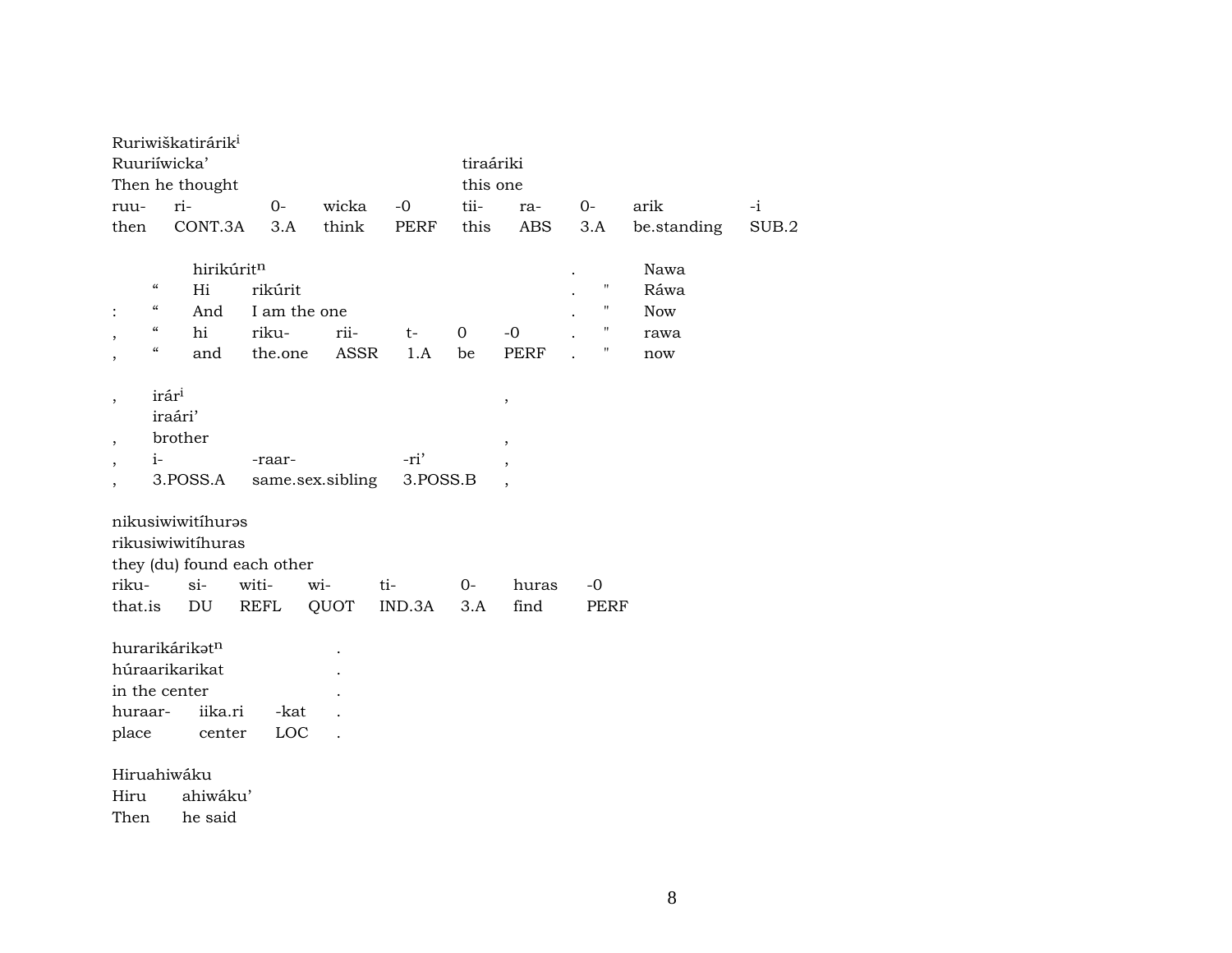| hiruu                   | ar-                                              | ri-      |                          | 0-   | waka'u        | $-0$                           |      |             |      |       |
|-------------------------|--------------------------------------------------|----------|--------------------------|------|---------------|--------------------------------|------|-------------|------|-------|
| then                    | EV                                               |          | CONT.3A                  | 3.A  | say           | <b>PERF</b>                    |      |             |      |       |
|                         | ahahuhawira                                      |          |                          |      |               |                                |      |             |      |       |
|                         | ahaahuuhawiraa                                   |          |                          |      |               |                                |      |             |      |       |
|                         | the one who came downstream                      |          |                          |      |               |                                |      |             |      |       |
| ar-                     | ra-                                              | $0-$     | $a-$                     |      | huu.hawi.raa- |                                |      |             | a    | $-0$  |
| EV                      | ABS                                              | 3.A      | PREV.3A                  |      |               | downstream.alongside.the.water |      |             | come | SUB.4 |
|                         | $\boldsymbol{\zeta}\boldsymbol{\zeta}$<br>Ahikaa |          |                          |      |               |                                |      |             |      |       |
|                         | $\boldsymbol{\zeta}\boldsymbol{\zeta}$           | Ahiíka'a |                          |      |               |                                |      |             |      |       |
|                         | $\epsilon\epsilon$<br>Well                       |          | ,                        |      |               |                                |      |             |      |       |
|                         | $\epsilon\epsilon$                               | ahiika'a |                          |      |               |                                |      |             |      |       |
|                         | $\boldsymbol{\zeta}\boldsymbol{\zeta}$<br>well   |          | $\overline{\phantom{a}}$ |      |               |                                |      |             |      |       |
|                         |                                                  |          |                          |      |               |                                |      |             |      |       |
|                         | iriwitirakítaw <sup>i</sup>                      |          |                          |      |               |                                |      |             |      |       |
|                         | iriwitiraakitawi'                                |          |                          |      |               |                                |      |             |      |       |
|                         | it is the leading way                            |          |                          |      |               |                                |      |             |      |       |
| irii-                   | wi-                                              | ti-      |                          | $0-$ | raa.kita.wi   |                                | $-0$ |             |      |       |
| that                    | QUOT                                             |          | IND.3A                   | 3.A  |               | be.the.primary.way             |      | <b>PERF</b> |      |       |
|                         |                                                  |          |                          |      |               |                                |      |             |      |       |
| tiwirəspák <sup>a</sup> |                                                  |          |                          |      |               |                                |      |             |      |       |
|                         | tiwiráspaaka                                     |          |                          |      |               |                                |      |             |      |       |
|                         | this that you now say                            |          |                          |      |               |                                |      |             |      |       |
| tii-                    | wii-                                             | ra-      | $S-$                     | waak |               | $-a$                           |      |             |      |       |
| this                    | now                                              | ABS      | 2.A                      |      | say.SUB       | SUB.1                          |      |             |      |       |
| níkutatn                |                                                  |          |                          |      |               |                                |      |             |      |       |
| Ríkutat                 |                                                  |          |                          |      |               |                                |      |             |      |       |
|                         | I am the one                                     |          |                          |      |               |                                |      |             |      |       |
| riku-                   | ta-                                              |          | $t-$                     | 0    | $-0$          |                                |      |             |      |       |
| the.one                 |                                                  | IND.1/2A | 1.A                      | be   | PERF          |                                |      |             |      |       |
|                         |                                                  |          |                          |      |               |                                |      |             |      |       |
|                         |                                                  |          |                          |      |               |                                |      |             |      |       |

tiratárik $^{\rm i}$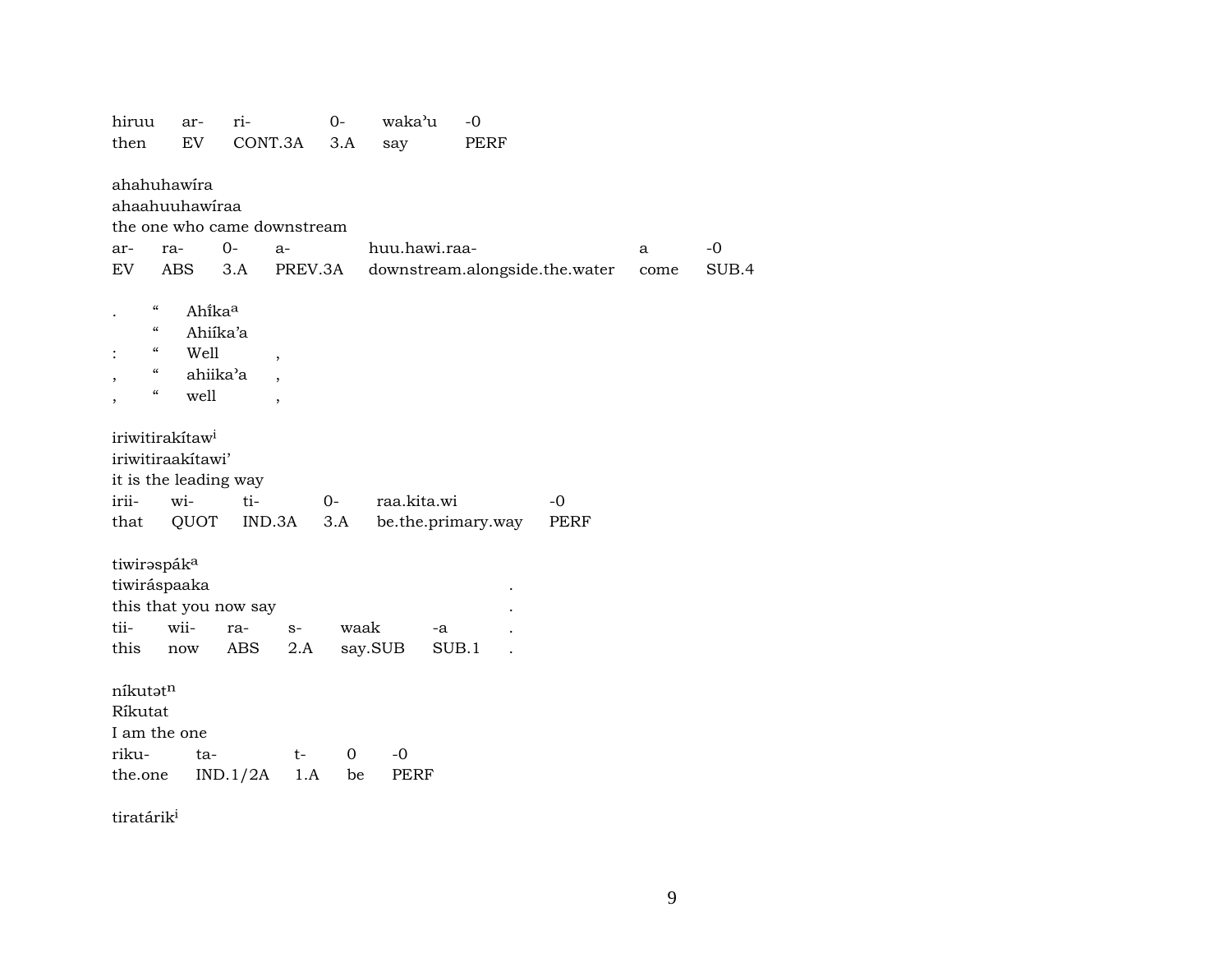| tiraatáriki                                                           |            |                     |             |             |        |                 |                |                              |                          |                                                                |                |
|-----------------------------------------------------------------------|------------|---------------------|-------------|-------------|--------|-----------------|----------------|------------------------------|--------------------------|----------------------------------------------------------------|----------------|
| I standing here                                                       |            |                     |             |             |        |                 |                |                              |                          |                                                                |                |
| tii-                                                                  | ra-        | t-                  | arik        |             | -i     |                 |                |                              |                          |                                                                |                |
| here                                                                  | ABS        | 1.A                 | be.standing |             | SUB.2  |                 |                |                              |                          |                                                                |                |
| hiiriwiruhahúhtawi                                                    |            |                     |             |             |        |                 |                |                              |                          |                                                                |                |
| Hi                                                                    |            | iriwiruuhaahúhtawi' |             |             |        |                 |                |                              |                          |                                                                |                |
| And                                                                   |            | that is difficult   |             |             |        |                 |                |                              |                          |                                                                |                |
| hi                                                                    | irii-      | wii-                | ra-         | $0-$        | ut-    |                 |                | raa.huhtawii                 | -0                       |                                                                |                |
| and                                                                   | that       | now                 | <b>ABS</b>  | 3.A         | PREV   |                 |                | be.difficult                 |                          | PERF                                                           |                |
| kakáha                                                                |            |                     |             |             |        | iríihi          |                |                              |                          |                                                                |                |
| Kaakáha                                                               |            |                     |             |             |        | irií            |                | ihi                          |                          |                                                                |                |
| I do not have it                                                      |            |                     |             |             |        | that            | $\overline{ }$ | uh                           | $\overline{\phantom{a}}$ |                                                                |                |
| kaaka-                                                                |            | t-                  | raah        | -0          |        | irii            |                | ihii                         | $\overline{ }$           |                                                                |                |
| NEG.ID.1/2A                                                           |            | 1.A                 | have        |             | PERF   | that            |                | uh                           | $\overline{\phantom{a}}$ |                                                                |                |
| iriratutárihúsuku<br>iriiratuutáriihusuku<br>what I always do         |            |                     |             |             |        |                 |                |                              |                          |                                                                |                |
| irii-                                                                 | ra-        | t-                  | ut-         | aar         | -i     |                 |                | -hus                         |                          | -uku                                                           |                |
| what                                                                  | <b>ABS</b> | 1.A                 | <b>PREV</b> | do          |        | <b>IMPF.SUB</b> |                | IMPF.SUB                     |                          |                                                                | <b>HAB.SUB</b> |
| rətkukiriwiskih <sup>u</sup><br>ratkukíriwiskiihu<br>when I cheat him |            |                     |             |             |        |                 |                | šáhiks<br>cáhiks<br>a person |                          | $\pmb{\mathsf{H}}$<br>$\pmb{\mathsf{H}}$<br>$\pmb{\mathsf{H}}$ |                |
| ra-                                                                   | t-         | ku-                 |             | kiriwis.kii | -hus   |                 |                | icaahiks                     |                          | $\mathbf{H}$                                                   |                |
| INF.A                                                                 | 1.A        | INF.B               | deceive     |             |        | IMPF.SUB        |                | person                       |                          | $\pmb{\mathsf{H}}$                                             |                |
| Hiruahiwáku                                                           |            |                     |             |             |        |                 |                |                              |                          |                                                                |                |
| Hiru                                                                  | ahiwáku'   |                     |             |             |        |                 |                |                              |                          |                                                                |                |
| Then                                                                  | he said    |                     |             |             |        |                 |                |                              |                          |                                                                |                |
| hiruu                                                                 | ar-        | ri-                 | 0-          |             | waka'u | -0              |                |                              |                          |                                                                |                |
| then                                                                  | <b>EV</b>  | CONT.3A             |             | 3.A         | say    |                 | PERF           |                              |                          |                                                                |                |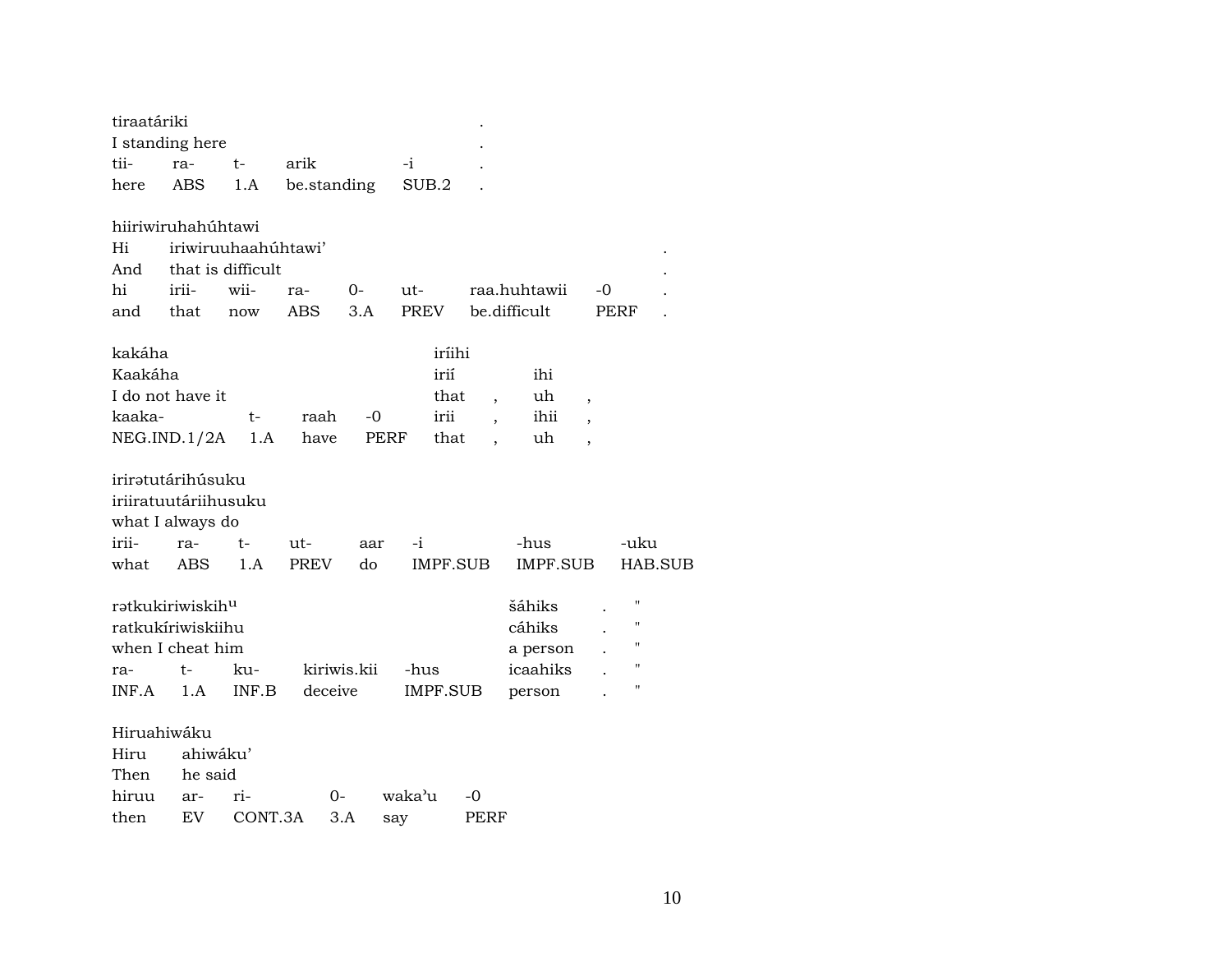| tiráriki<br>tiraáriki<br>this one                                |                                                                                  |                            |                                                         |                  |             | $\epsilon$<br>$\mathbf I$<br>$\epsilon$<br>$\mathbf I$<br>$\epsilon$<br>$\epsilon$ | Ah<br>$\overline{\phantom{a}}$                              |                                                                                                      |              |
|------------------------------------------------------------------|----------------------------------------------------------------------------------|----------------------------|---------------------------------------------------------|------------------|-------------|------------------------------------------------------------------------------------|-------------------------------------------------------------|------------------------------------------------------------------------------------------------------|--------------|
| tii-<br>ra-<br>this                                              | $0-$<br>ABS                                                                      | 3.A                        | arik<br>be.standing                                     | $-i$<br>SUB.2    |             | $\mathbf{i}$<br>$\epsilon\epsilon$                                                 | $\overline{\phantom{a}}$<br>and<br>$\overline{\phantom{a}}$ |                                                                                                      |              |
| ahîkaairiwituhahúhtawi<br>ahiíka'a<br>well<br>ahiika'a<br>well   | $\overline{\phantom{a}}$<br>$\overline{\phantom{a}}$<br>$\overline{\phantom{a}}$ | irii-<br>that              | iriwituuhaahuhtawi'<br>that is difficult<br>wi-<br>QUOT | ti-<br>IND.3A    | $0-$<br>3.A | ut-<br>PREV                                                                        |                                                             | raa.huhtawii<br>be.difficult                                                                         | $-0$<br>PERF |
|                                                                  |                                                                                  |                            |                                                         |                  |             |                                                                                    |                                                             |                                                                                                      |              |
| Páraasíra <sup>a</sup><br>Pára aasíra'a<br>If you had brought it |                                                                                  |                            |                                                         |                  |             |                                                                                    |                                                             |                                                                                                      |              |
| para<br>perhaps                                                  | aa-                                                                              | SUBJ.1/2A                  | $S-$<br>2.A                                             | ir-<br>PREV.1/2A | ra-         | PORT                                                                               | a<br>come                                                   | $-0$<br>SUB.4                                                                                        |              |
| hi<br>and<br>hi<br>and                                           | Hiatuhaíritn<br>aa-                                                              | atuuhaa'iirit<br>SUBJ.1/2A | I would have seen it<br>$t-$<br>1.A                     | ut-<br>PREV      | raa-<br>way | iirik<br>see                                                                       | $-0$<br>SUB.4                                               | $\pmb{\mathsf{H}}$<br>$\pmb{\mathsf{H}}$<br>$\mathbf{H}$<br>$\pmb{\mathsf{H}}$<br>$\pmb{\mathsf{H}}$ |              |
| Hiruahiwáku<br>Hiru                                              | ahiwáku'                                                                         |                            |                                                         |                  |             |                                                                                    |                                                             |                                                                                                      |              |

Then he said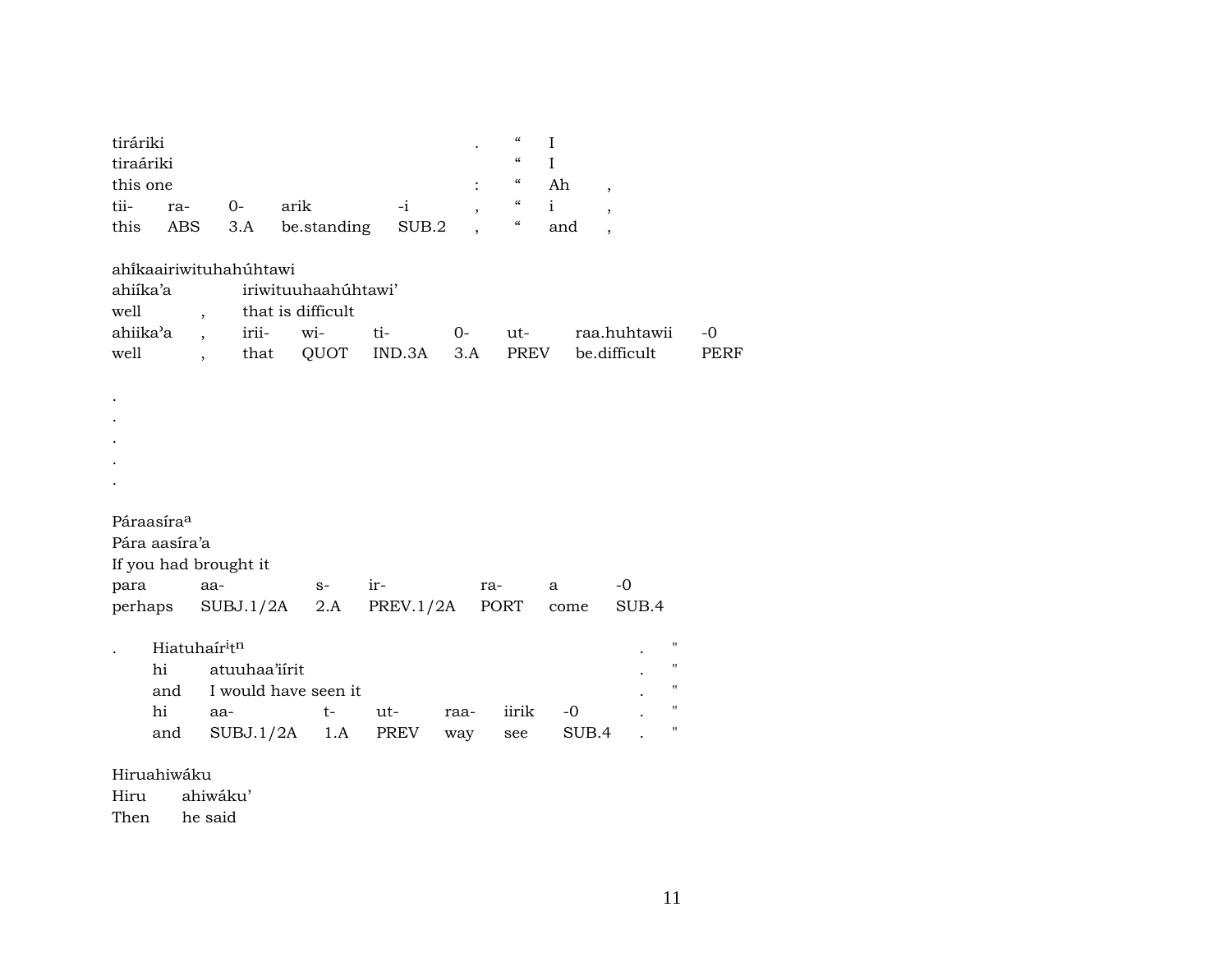| hiruu<br>then                                                                                                                   | ar-<br>EV                              | ri-<br>CONT                                                                                     | $0-$<br>3.A                                                                                       | waka'u<br>say             | $-0$<br>PERF                                 |                                                                                                                                                                                                    |                                           |                                                                  |
|---------------------------------------------------------------------------------------------------------------------------------|----------------------------------------|-------------------------------------------------------------------------------------------------|---------------------------------------------------------------------------------------------------|---------------------------|----------------------------------------------|----------------------------------------------------------------------------------------------------------------------------------------------------------------------------------------------------|-------------------------------------------|------------------------------------------------------------------|
| tirárik <sup>i</sup><br>tiraáriki<br>this one<br>tii-<br>this                                                                   | ra-<br>ABS                             | $0-$<br>3.A                                                                                     | arik<br>be.standing                                                                               | -i                        | SUB.2                                        | $\boldsymbol{\zeta}\boldsymbol{\zeta}$<br>$\boldsymbol{\zeta}\boldsymbol{\zeta}$<br>$\boldsymbol{\zeta}\boldsymbol{\zeta}$<br>$\boldsymbol{\mathcal{C}}$<br>$\boldsymbol{\zeta}\boldsymbol{\zeta}$ | Nawa<br>Ráwa<br><b>Now</b><br>rawa<br>now | íihi<br>$\ddot{\phantom{0}}$<br>$\mathbf{i}$<br>that<br>i<br>and |
| ihi<br>uh<br>$\overline{\phantom{a}}$<br>ihii<br>uh<br>$\overline{\phantom{a}}$<br>nikuritn<br>rikúrit<br>I am the one<br>riku- | $\overline{ }$<br>rii-                 | tii-<br>here<br>t-                                                                              | tiratárik <sup>i</sup><br>tiraatáriki<br>I standing here<br>ra-<br>ABS<br>0                       | t-<br>1.A<br>$-0$         | arik<br>be.standing                          | -i                                                                                                                                                                                                 | SUB.2                                     |                                                                  |
| the.one<br>ihinaháhuruwárasu<br>iriirahaáhuruuwaarasu<br>irii-<br>the.one                                                       | <b>ASSR</b><br>ra-<br><b>ABS</b>       | $t-$<br>1.A                                                                                     | 1.A<br>be<br>the one who finds different things<br>raar-                                          | <b>PERF</b><br>3PL.INAN.P | huras<br>find                                | -ruu<br><b>DIST</b>                                                                                                                                                                                | -waa<br><b>DIST</b>                       | -hus<br>IMPF.SUB                                                 |
| ,<br>$\overline{\phantom{a}}$                                                                                                   | cáhiks<br>person<br>icaahiks<br>person | šáhiksihirətkúhurəs<br>$\overline{\phantom{a}}$<br>$\overline{\phantom{a}}$<br>$\overline{ }$ , | ihi<br>uh<br>$\overline{ }$<br>ihii<br>$\overline{\phantom{a}}$<br>uh<br>$\overline{\phantom{a}}$ | ra-<br>INF.A              | ratkúhuras<br>for me to find it<br>t-<br>1.A | ku-<br>INF.B                                                                                                                                                                                       | huras<br>find                             | -0<br>SUB.4                                                      |

. " Nuahiwáku, "

12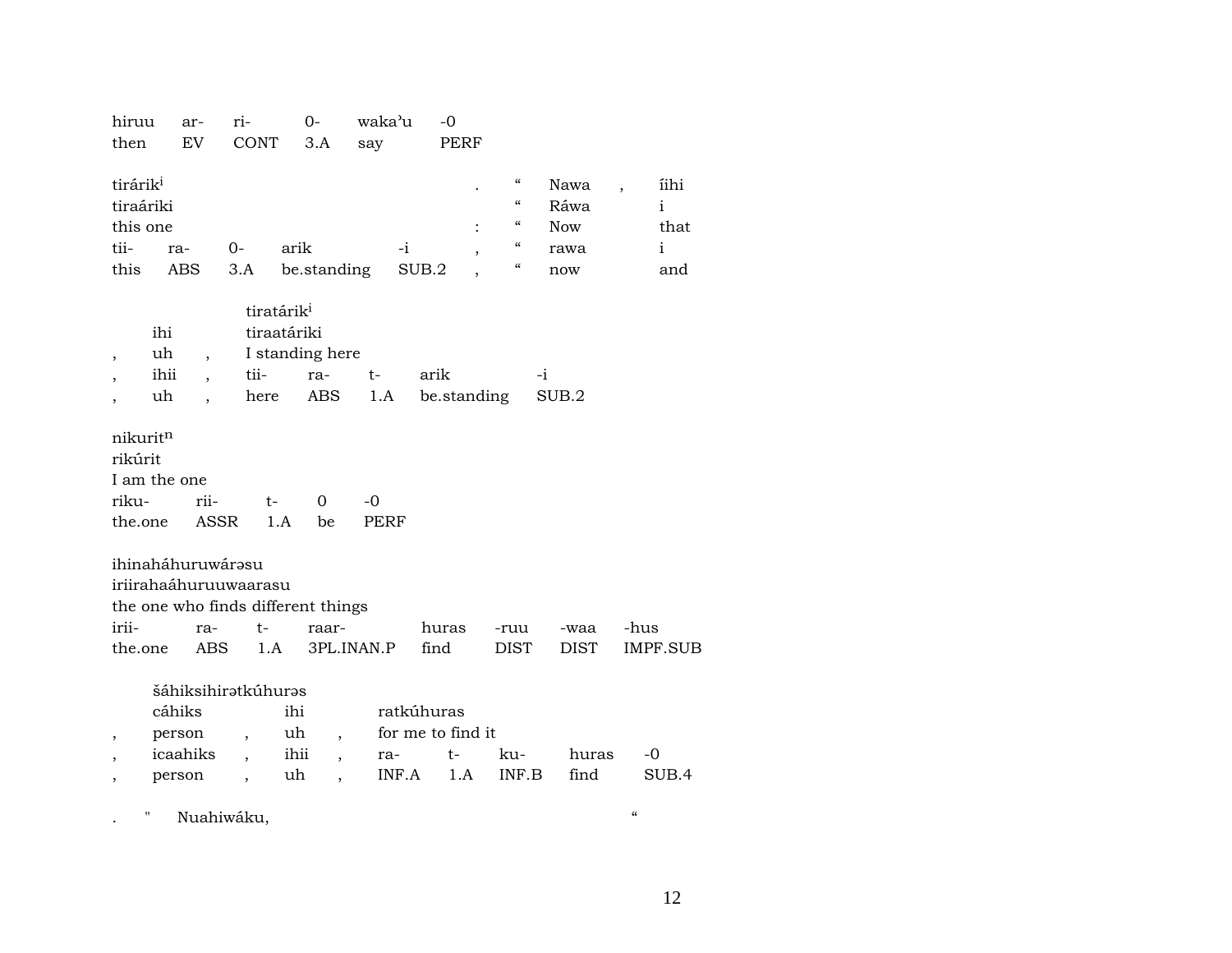| "                        |                      | Ruu'ahiwáku'                                 |                     |                   |      |                      |            |                | $\epsilon$                             |
|--------------------------|----------------------|----------------------------------------------|---------------------|-------------------|------|----------------------|------------|----------------|----------------------------------------|
| 11                       |                      | Then he said                                 |                     |                   |      |                      |            |                | $\pmb{\zeta}\pmb{\zeta}$               |
| $\pmb{\mathsf{H}}$       | ruu-                 | ar-                                          | ri-                 |                   | $0-$ | waka'u               | $-0$       | $\overline{ }$ | $\epsilon$                             |
| $\pmb{\pi}$              | then                 | EV                                           |                     | CONT.3A 3.A       |      | say                  | PERF       | $\overline{ }$ | $\boldsymbol{\zeta}\boldsymbol{\zeta}$ |
| Náw <sup>a</sup><br>Ráwa | $\ddot{\phantom{0}}$ | irikurítišk <sup>a</sup> ,<br>irikuriíticka' |                     |                   |      |                      |            |                |                                        |
| <b>Now</b>               |                      |                                              | that is what I want |                   |      |                      |            |                |                                        |
| rawa                     |                      |                                              | irii- ku-           | rii-              | $t-$ | wicka                | $-0$       |                |                                        |
| now                      |                      |                                              | that INDF ASSR      |                   |      | 1.A<br>want          | PERF       |                |                                        |
|                          |                      |                                              |                     |                   |      |                      |            |                |                                        |
| nátkutirit <sup>n</sup>  |                      |                                              |                     |                   |      |                      | $\,$       |                |                                        |
| rátkuutiirit             |                      |                                              |                     |                   |      |                      |            |                |                                        |
|                          | for me to see him    |                                              |                     |                   |      |                      |            |                |                                        |
|                          |                      |                                              |                     |                   |      |                      |            |                |                                        |
| ra-                      | $t-$                 |                                              | ku- ut-             | iirik             |      | -0                   |            |                |                                        |
|                          | $INF.A$ 1.A          |                                              | INF.B PREV          | see               |      | SUB.4                |            |                |                                        |
|                          |                      |                                              |                     |                   |      |                      |            |                |                                        |
| átutiritn                |                      |                                              |                     |                   |      |                      |            |                |                                        |
| Átuutiirit               |                      |                                              |                     |                   |      |                      |            |                |                                        |
|                          | I wish to see him    |                                              |                     |                   |      |                      |            |                |                                        |
| aa-                      |                      | $t-$                                         | ut-                 | iirik             | $-0$ |                      |            |                |                                        |
|                          | $SUBJ.1/2A$ 1.A      |                                              | PREV                | see               | PERF |                      |            |                |                                        |
|                          |                      |                                              |                     |                   |      |                      |            |                |                                        |
| itíwirítutiritn          |                      |                                              |                     |                   |      |                      |            |                | Náwa                                   |
| i.                       |                      | tiwirituutiirit                              |                     |                   |      |                      |            |                | Ráwa                                   |
| and                      |                      | now I see you here                           |                     |                   |      |                      |            |                | Now                                    |
| i<br>and                 | tii-<br>here         | wii-<br>now                                  | rii-<br>ASSR        | $t \qquad$<br>1.A | ut-  | iirik<br>PREV<br>see | -0<br>PERF |                | rawa<br>now                            |

,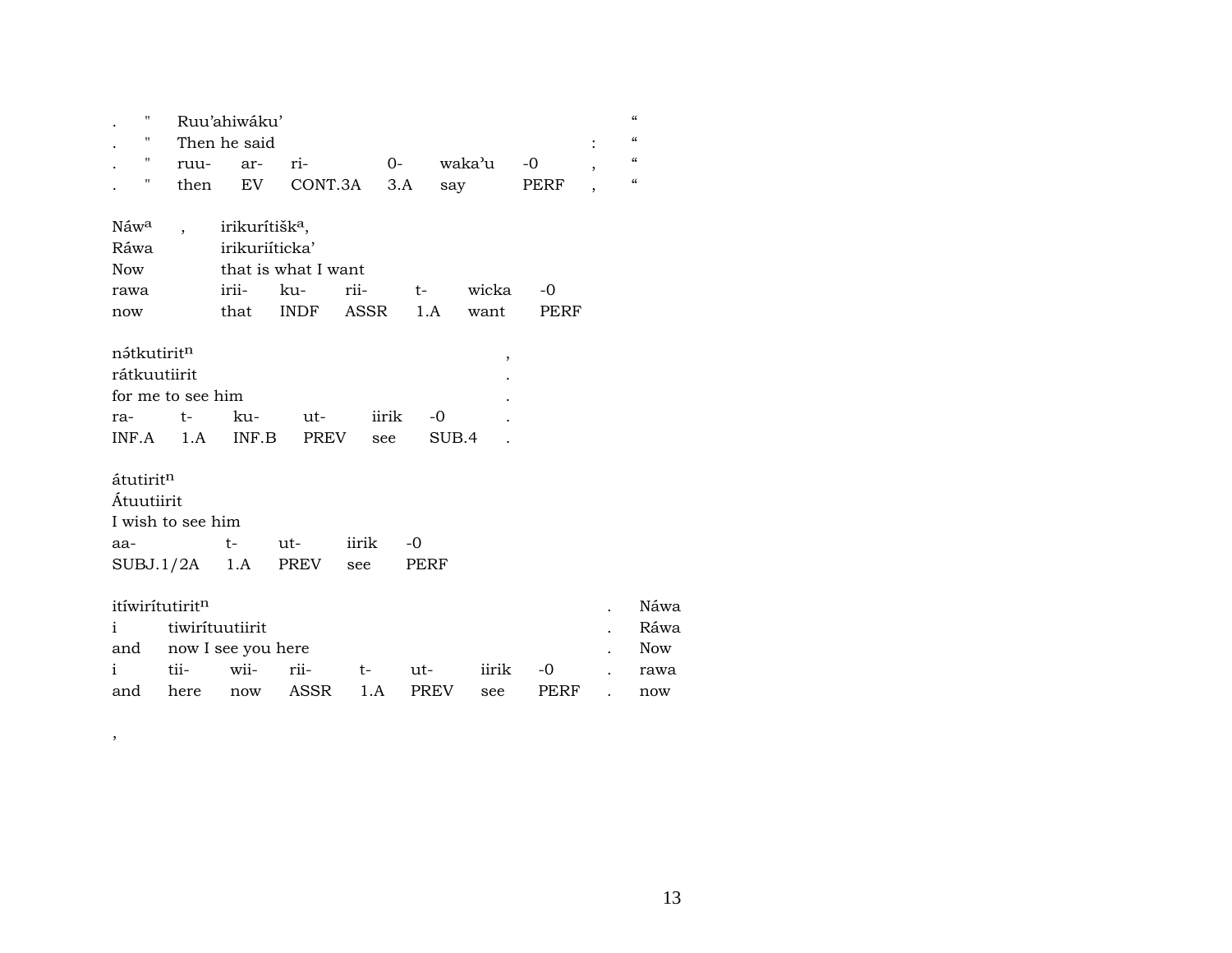|                            | hiihiiriwirúrahi                             |                             |              |            |             |        |               |         |                          |
|----------------------------|----------------------------------------------|-----------------------------|--------------|------------|-------------|--------|---------------|---------|--------------------------|
| hi                         | ihi                                          |                             | iriwirúraahi |            |             |        |               |         |                          |
| and,                       | uh,                                          |                             | that is good |            |             |        |               |         |                          |
| hi                         | ihii                                         | irii-                       | wii-         | ra-        | $O-$        | uur-   | raa-          | hiir    | $-0$                     |
| and                        | uh                                           | that                        | now          | ABS        | 3.A         | PREV   | way           | be.good | <b>PERF</b>              |
|                            | tírasikitawirík <sup>i</sup>                 |                             |              |            |             |        |               |         |                          |
|                            |                                              | Tiraasíkitawiiriki          |              |            |             |        |               |         |                          |
|                            |                                              | You riding it standing here |              |            |             |        |               |         | ,                        |
|                            | tii-                                         | ra-                         | $S-$         | ikita      | -wi         | arik   |               | $-i$    | ,                        |
|                            | here                                         | ABS                         | 2.A          | ride       | $\rm SUB.L$ |        | be.standing   | SUB.2   | $\overline{\phantom{a}}$ |
|                            |                                              |                             |              |            |             |        |               |         |                          |
|                            | Kístakahatn                                  |                             |              |            |             |        |               |         |                          |
|                            | kístakaahat                                  |                             |              |            |             |        |               |         |                          |
| get down                   |                                              |                             |              |            |             |        | ı             |         |                          |
| kii-                       | $i-$                                         |                             | $S-$         |            | takaa.hak   | $-0$   |               |         |                          |
| HORT                       |                                              | CONT.1/2A                   | 2.A          | dismount   |             | PERF   |               |         |                          |
|                            | Kiraiturikítawititn<br>Kíra ituurikítawiitit | Let me mount yours          |              |            |             |        |               |         |                          |
| kira                       | $i-$                                         |                             | $t-$         | a-         | uur-        |        | ikita.wi.itik | -0      |                          |
| perhaps                    |                                              | CONT.1/2A                   |              | 1.A<br>2.P |             | POSS.P | mount         | PERF    |                          |
| híitira<br>hi<br>and<br>hi | itíraa'<br>I'll bring it<br>$i-$             |                             | t-           | ir-        |             | ra-    | a             | -0      |                          |
| and                        |                                              | CONT.1/2A                   | 1.A          | PREV.1/2A  |             | PORT   | come          | PERF    |                          |
| iríihi<br>irii<br>what     |                                              | ihi<br>uh                   | $\, ,$       |            |             |        |               |         |                          |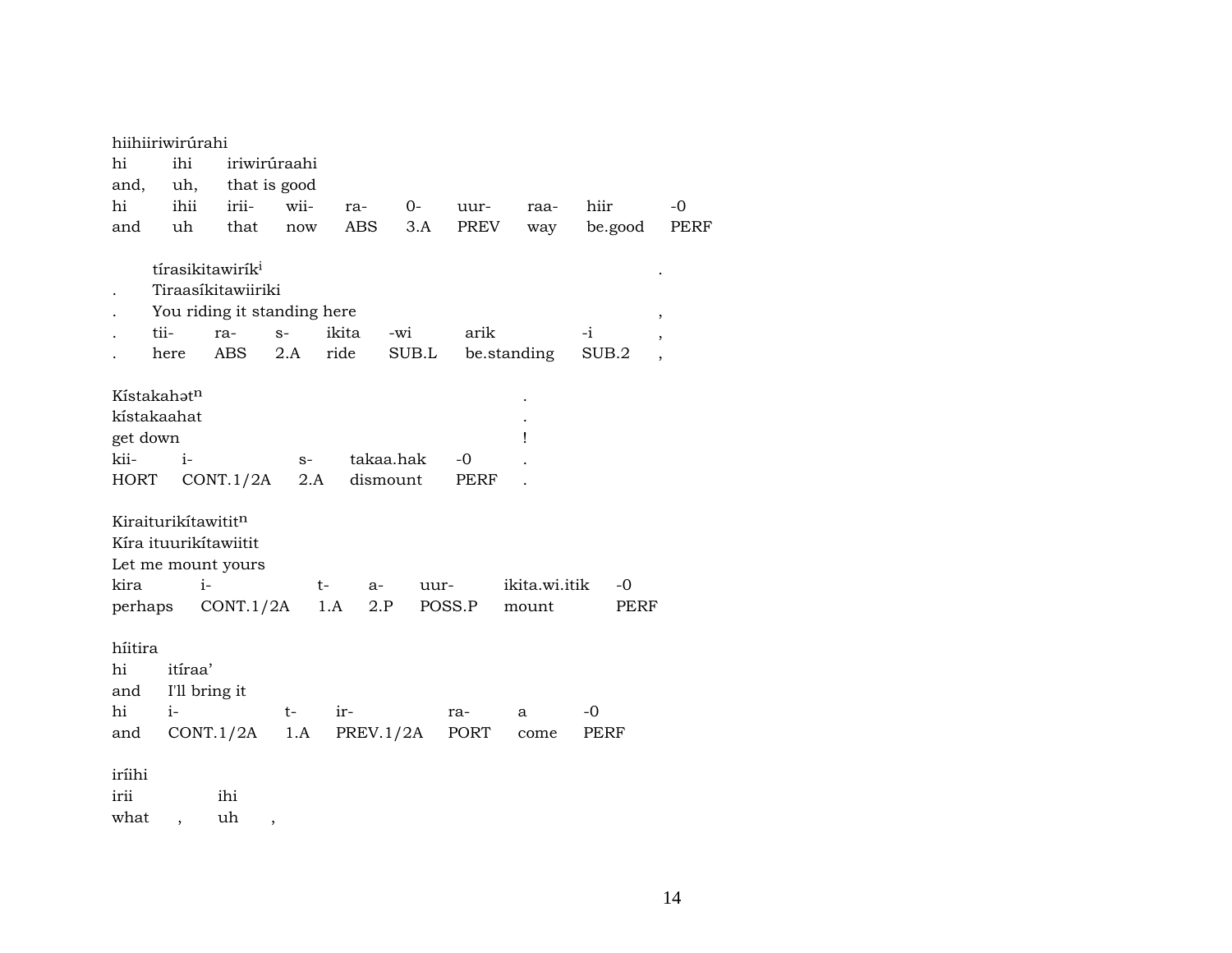| irii                    |                                | ihii                        | $\overline{\phantom{a}}$ |             |         |            |          |                       |       |
|-------------------------|--------------------------------|-----------------------------|--------------------------|-------------|---------|------------|----------|-----------------------|-------|
| what                    |                                | uh                          | $\overline{\phantom{a}}$ |             |         |            |          |                       |       |
|                         |                                |                             |                          |             |         |            |          |                       |       |
|                         | natiháraruku                   |                             |                          |             |         |            |          |                       |       |
|                         | ratiihaáraaruku                |                             |                          |             |         |            |          |                       |       |
| my using it             |                                |                             |                          |             |         |            |          |                       |       |
| ra-                     | $t-$                           | ir-                         |                          | ut-         | raa-    | raar.ra'uk |          | -hus                  |       |
| ABS                     | 1.A                            | PREV.1/2A                   |                          | PREV        | way     | use        |          | <b>IMPF.SUB</b>       |       |
|                         |                                |                             |                          |             |         |            |          |                       |       |
|                         | natkukiriwiski                 |                             |                          |             |         | šáhiks     |          |                       |       |
|                         | ratkukiriwiski                 |                             |                          |             |         | cáhiks     |          |                       |       |
|                         | when I cheat him               |                             |                          |             |         |            | a person |                       |       |
| ra-                     | t-                             | ku-                         |                          | kiriwis.kii | -0      | icaahiks   |          |                       |       |
| INF.A                   | 1.A                            | INF.B                       |                          | deceive     | SUB.4   | person     |          |                       |       |
| Hiisutírit <sup>n</sup> |                                |                             |                          |             |         |            |          |                       |       |
| Hi                      | isuutiírit                     |                             |                          |             |         |            |          |                       |       |
| And                     |                                | you'll see it               |                          |             |         |            |          |                       |       |
| hi                      | $i-$                           |                             | $S-$                     | ut-         | iirik   | -0         |          |                       |       |
| and                     |                                | CONT.1/2A                   | 2.A                      | PREV        | see     | PERF       |          |                       |       |
|                         |                                |                             |                          |             |         |            |          |                       |       |
|                         | Tihairirašihwárik <sup>i</sup> |                             |                          |             |         |            |          |                       |       |
|                         |                                | Tihaa'iriiracihwaáriki      |                          |             |         |            |          |                       |       |
|                         |                                | Here where we stand         |                          |             |         |            |          |                       |       |
| tii-                    | haa-                           | irii-                       |                          | ra-         | aciir-  | wa-        | arik     |                       | -i    |
| here                    | here                           | where                       |                          | ABS.        | IN.DU.A | DIST       |          | be.standing           | SUB.2 |
|                         |                                |                             |                          |             |         |            |          |                       |       |
| irikústikus             |                                |                             |                          |             |         |            |          |                       |       |
| irikústikus             |                                |                             |                          |             |         |            |          |                       |       |
|                         |                                | that is where I will put it |                          |             |         |            |          |                       |       |
| irii-                   | kuus-                          |                             | $t-$                     | $i-$        | kus.k   | -0         |          |                       |       |
| there                   |                                | POT.1/3A                    | 1.A                      | SEQ         | put     | PERF       |          |                       |       |
|                         |                                |                             |                          |             |         |            |          |                       |       |
| hiisutiritn             |                                |                             |                          |             |         |            |          | П<br>Náw <sup>a</sup> | ,     |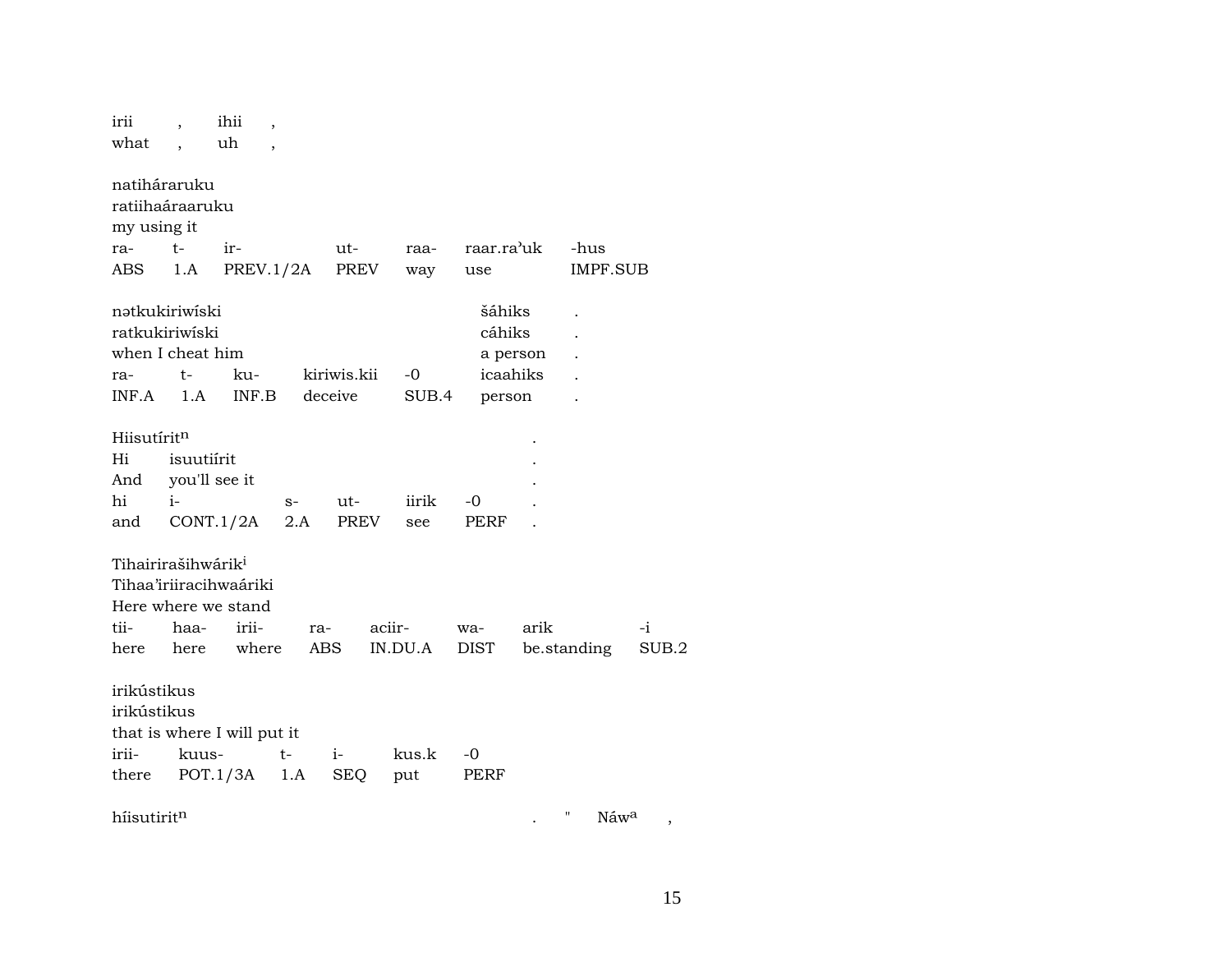| hi<br>and                             | isuutiírit<br>you'll see it |          |                      |             |           |             |                          | $\pmb{\mathsf{H}}$<br>"  | Ráwa<br><b>Now</b>                     |                          |
|---------------------------------------|-----------------------------|----------|----------------------|-------------|-----------|-------------|--------------------------|--------------------------|----------------------------------------|--------------------------|
| hi                                    | $i-$                        |          |                      |             | iirik     | $-0$        |                          | $\pmb{\mathsf{H}}$       |                                        |                          |
| and                                   | CONT.1/2A                   |          | $S-$<br>2.A          | ut-<br>PREV | see       | <b>PERF</b> |                          | П                        | rawa<br>$\operatorname{now}$           |                          |
|                                       |                             |          |                      |             |           |             |                          |                          |                                        |                          |
|                                       | hiruahiwáku                 |          |                      |             |           |             |                          |                          |                                        |                          |
| hiru                                  |                             | ahiwáku' |                      |             |           |             |                          |                          |                                        |                          |
| then                                  | he said                     |          |                      |             |           |             |                          |                          |                                        |                          |
| hiruu                                 | ar-                         | ri-      |                      | $0-$        | waka'u    | $-0$        |                          |                          |                                        |                          |
| then                                  | EV                          |          | CONT.3A              | 3.A         | say       | PERF        |                          |                          |                                        |                          |
| tiráriki <sup>i</sup>                 |                             |          |                      |             |           |             | $\mathcal{C}\mathcal{C}$ | Náwa                     |                                        |                          |
| tiraáriki                             |                             |          |                      |             |           |             | $\pmb{\zeta}\pmb{\zeta}$ | Ráwa                     |                                        | $\overline{\phantom{a}}$ |
| this one                              |                             |          |                      |             |           |             | $\mathcal{C}\mathcal{C}$ | <b>Now</b>               |                                        |                          |
| tii-                                  | ra-                         | $O -$    | arik                 |             | $-i$      |             | $\epsilon\epsilon$       | rawa                     |                                        |                          |
| this                                  | ABS                         | 3.A      |                      | be.standing | SUB.2     |             | $\epsilon\epsilon$       | now                      |                                        |                          |
|                                       |                             |          |                      |             |           |             |                          |                          |                                        |                          |
| iihipáruh <sup>i</sup> t <sup>n</sup> |                             |          |                      |             |           |             |                          |                          |                                        |                          |
| $\mathbf{i}$                          | ihi                         | páruhit  | $\ddot{\phantom{0}}$ |             |           |             |                          |                          |                                        |                          |
| and,                                  | uh,                         | hurry    | 1                    |             |           |             |                          |                          |                                        |                          |
| i                                     | ihii                        | paruhit  |                      |             |           |             |                          |                          |                                        |                          |
| and                                   | uh                          | quickly  |                      |             |           |             |                          |                          |                                        |                          |
| kárasirahist                          |                             |          |                      |             |           |             |                          |                          |                                        |                          |
|                                       | Karasíraahista              |          |                      |             |           |             |                          |                          |                                        |                          |
|                                       |                             |          |                      |             |           |             |                          |                          |                                        |                          |
|                                       | Are you going to bring it   |          |                      |             |           |             |                          |                          |                                        |                          |
| ka-                                   |                             | ra-      | $S-$                 | ir-         |           | ra-         | a                        |                          | -his                                   | -ta                      |
|                                       | Y/N.INTER                   | ABS      | 2.A                  |             | PREV.1/2A | PORT        | come                     |                          | PERF                                   | <b>INT</b>               |
| Ħ<br>Ċ.                               |                             | Iahawáku |                      |             |           |             |                          | ,                        | $\pmb{\zeta}\pmb{\zeta}$               | Hau                      |
| П                                     | I                           |          | ahawáku'             |             |           |             |                          |                          | $\zeta\zeta$                           | Haa'u'                   |
| н<br>Ċ.                               | And                         | he said  |                      |             |           |             |                          |                          | $\boldsymbol{\zeta}\boldsymbol{\zeta}$ | Yes                      |
| П                                     | i                           | ar-      | ra-                  | $0-$        | waka'u    | -0          |                          | $\overline{\phantom{a}}$ | $\pmb{\zeta}\pmb{\zeta}$               | haa'u'                   |
| "                                     | and                         | EV       | ABS                  | 3.A         | say       |             | <b>PERF</b>              |                          | $\boldsymbol{\zeta}\boldsymbol{\zeta}$ | yes                      |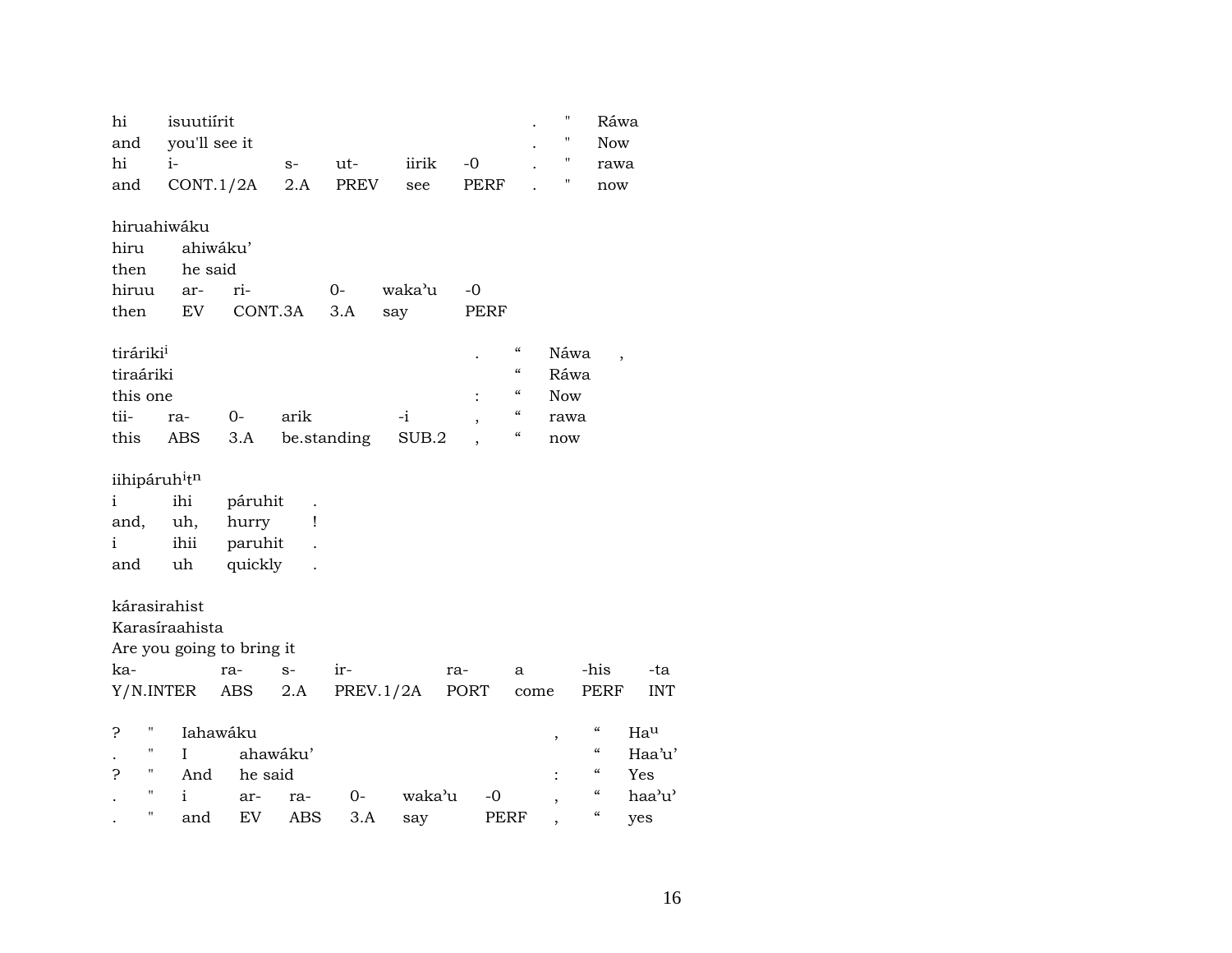| Ţ                   |                             | Haríhakitatn<br>Haaríhaakitat<br>We camp here                       |          |                                    |             |                                    |           |        |         |                          |                  |
|---------------------|-----------------------------|---------------------------------------------------------------------|----------|------------------------------------|-------------|------------------------------------|-----------|--------|---------|--------------------------|------------------|
|                     | haa-                        | rii-                                                                |          | $t-$                               | rak-        |                                    | itak      |        | -0      |                          |                  |
|                     | here                        |                                                                     | ASSR     | 1.A                                |             | $1/2$ .PL                          | be.a.camp |        | PERF    |                          |                  |
| tii-                | tiirirasihkáta <sup>a</sup> | ti'iriirasihkáta'a<br>here where you came up<br>irii-<br>here where | $ra-$    | ABS                                | $S-$<br>2.A | ir-                                | PREV.1/2A | kata.a | come.up | -0<br>SUB.4              |                  |
| ruríhira<br>farther | ruuríhiira'<br>ruurihiira'  | farther (ie the other side)                                         |          |                                    |             | н<br>п<br>п<br>н<br>$\blacksquare$ |           |        |         |                          |                  |
|                     |                             | Hiruahitakáhət <sup>n</sup>                                         |          |                                    |             |                                    |           |        |         |                          |                  |
| Hiru                |                             | ahitakaáhat                                                         |          |                                    |             |                                    |           |        |         |                          |                  |
| Then                |                             | he got down                                                         |          |                                    |             |                                    |           |        |         |                          |                  |
| hiruu               |                             | ar- ri-                                                             |          |                                    | 0-          |                                    | takaa.hak | -0     |         |                          |                  |
| then                |                             | EV                                                                  |          | CONT.3A                            | 3.A         |                                    | dismount  |        | PERF    |                          |                  |
|                     | Hiruahiwáku                 |                                                                     |          |                                    |             |                                    |           |        |         |                          | náw <sup>a</sup> |
| Hiru                |                             | ahiwáku'                                                            |          |                                    |             |                                    |           |        |         | "                        | Ráwa             |
| Then                |                             | he said                                                             |          |                                    |             |                                    |           |        |         | "                        | Now              |
|                     | hiruu ar-                   |                                                                     | ri-      |                                    | 0-          |                                    | waka'u    | -0     |         | $\mathcal{C}\mathcal{C}$ | rawa             |
| then                |                             | EV                                                                  |          | CONT.3A                            | 3.A         |                                    | say       | PERF   |         | $\epsilon\epsilon$       | now              |
|                     | náwa<br>ráwa                |                                                                     |          | suksikítawititn<br>suksikítawiitit |             |                                    |           |        |         |                          |                  |
| ,                   | now                         |                                                                     | mount it |                                    |             |                                    |           |        |         |                          | Ţ                |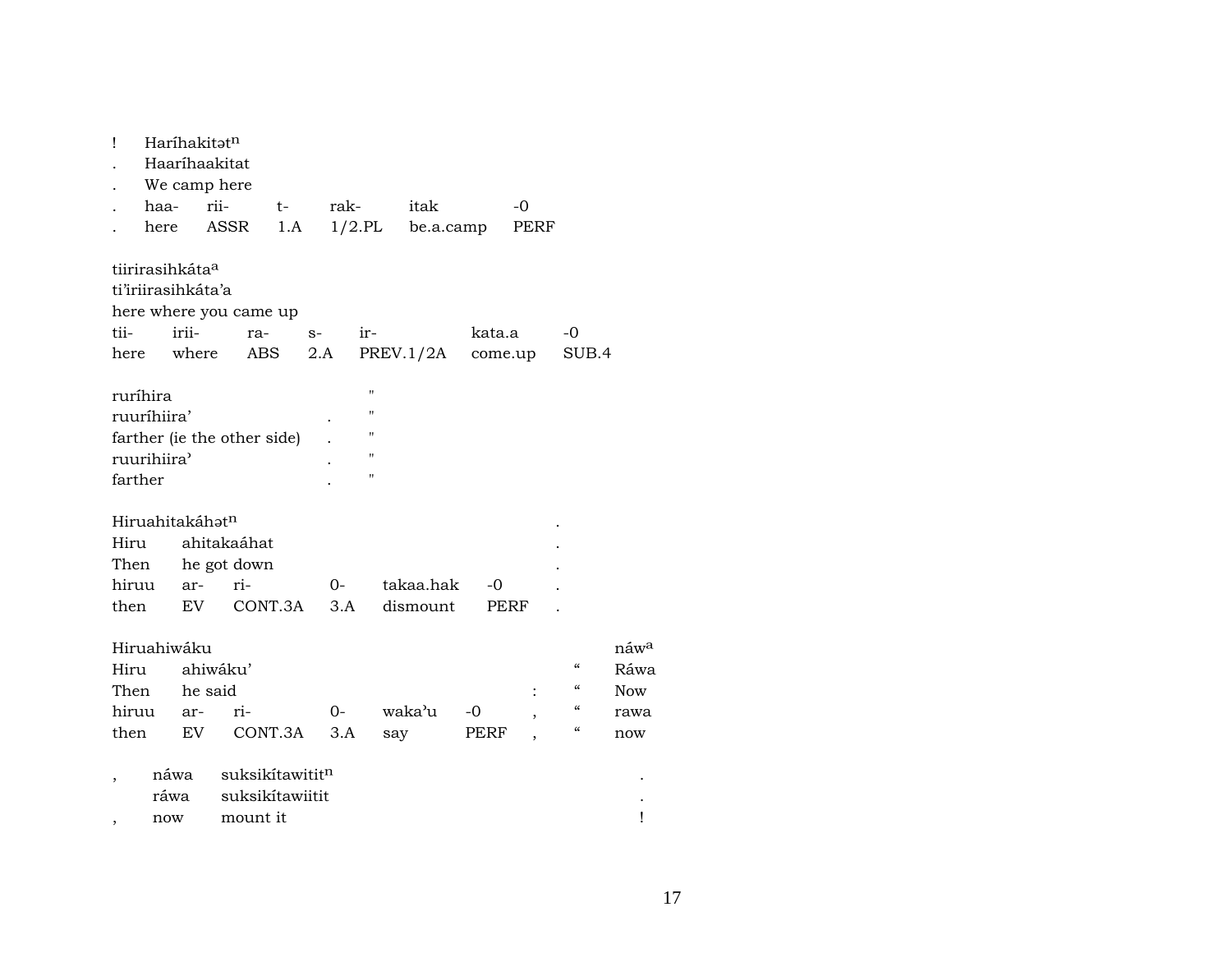| $\cdot$    | rawa                        | $i-$                                |            | $S-$        | uks-                       | ikita.wi.itik              |             | $-0$               |              |         |          |                            |            |       |
|------------|-----------------------------|-------------------------------------|------------|-------------|----------------------------|----------------------------|-------------|--------------------|--------------|---------|----------|----------------------------|------------|-------|
| $\cdot$    | now                         | CONT.1/2A                           |            | 2.A         | <b>JUSS</b>                | mount                      |             | <b>PERF</b>        |              |         |          |                            |            |       |
|            | Kararíraki <sup>a</sup>     |                                     |            |             |                            |                            |             | 5.                 | $\mathbf{H}$ |         |          |                            |            |       |
|            | Karariíraakii'a             |                                     |            |             |                            |                            |             |                    | Ħ            |         |          |                            |            |       |
|            | Don't let it be a long time |                                     |            |             |                            |                            |             |                    | $\mathbf{H}$ |         |          |                            |            |       |
| kara-      | ri-                         |                                     | $O-$       | raa.kii     |                            | -aar                       | $\mbox{-}0$ |                    |              |         |          |                            |            |       |
| <b>NEG</b> |                             | CONT.3A                             | 3.A        |             | be.a.long.time             | <b>INCH</b>                | PERF        |                    | $\mathbf{H}$ |         |          |                            |            |       |
|            |                             |                                     |            |             |                            | $\mathcal{C}$              |             |                    |              |         |          |                            |            |       |
|            | Ahawaku<br>Ahawáku'         |                                     |            |             | $\overline{\phantom{a}}$   | $\epsilon$                 |             |                    |              |         |          |                            |            |       |
| He said    |                             |                                     |            |             |                            | $\mathcal{C}$              |             |                    |              |         |          |                            |            |       |
| ar-        | ra-                         | $0-$                                | waka'u     | $-0$        |                            | $\boldsymbol{\mathcal{C}}$ |             |                    |              |         |          |                            |            |       |
| EV         | <b>ABS</b>                  | 3.A                                 | say        | <b>PERF</b> |                            | $\mathcal{C}$              |             |                    |              |         |          |                            |            |       |
|            |                             |                                     |            |             | $\cdot$                    |                            |             |                    |              |         |          |                            |            |       |
|            | Kakirakírukst <sup>a</sup>  |                                     |            |             |                            |                            |             | $^{\prime\prime}$  |              |         |          |                            |            |       |
|            | Kaakíraakiiruksta           |                                     |            |             |                            |                            |             |                    |              |         |          |                            |            |       |
|            | It won't be long            |                                     |            |             |                            |                            |             |                    |              |         |          |                            |            |       |
| kaaki-     |                             | $0-$                                | raa.kiir   |             | ra'uk                      | -his<br>-ta                |             |                    |              |         |          |                            |            |       |
|            | NEG.IND.3A                  | 3.A                                 | be.long    |             | make                       | <b>PERF</b><br><b>INT</b>  |             | $\pmb{\mathsf{H}}$ |              |         |          |                            |            |       |
|            |                             |                                     |            |             |                            |                            |             |                    |              |         |          |                            |            |       |
|            | Hiruahikitawítitihi         |                                     |            |             |                            |                            |             |                    |              |         |          |                            |            |       |
| Hiru       |                             | ahiikitawiítit                      |            |             |                            |                            |             | ihi                |              |         |          |                            |            |       |
| Then       |                             | he mounted,                         |            |             |                            |                            |             | uh,                |              |         |          |                            |            |       |
| hiruu      | ar-                         | ri-                                 |            | $0-$        | ikita.wi.itik              | $-0$                       |             | ihii               |              |         |          |                            |            |       |
| then       | EV                          |                                     | CONT.3A    | 3.A         | mount                      | <b>PERF</b>                |             | uh                 |              |         |          |                            |            |       |
|            |                             |                                     |            |             |                            |                            |             |                    |              |         |          |                            |            |       |
|            | ruktašuraruraspihahkátaku   |                                     |            |             |                            |                            |             |                    |              |         |          |                            |            |       |
|            | Ráktahcu'                   |                                     |            |             | Raruuraspíhaahkátaku       |                            |             |                    |              |         |          |                            |            |       |
|            | His Shield                  |                                     |            |             | With Claws Hanging From It |                            |             |                    |              |         |          |                            |            |       |
|            | rak.tahc                    | $-u$ <sup><math>\prime</math></sup> | ra-        | $a-$        | ri-                        |                            | uur-        |                    | $0-$         | as.wit- | raar-    | kata-                      | kus        | $-0$  |
| shield     |                             | <b>NOM</b>                          | <b>ABS</b> | POSS.A      |                            | PHYS.POSS                  | POSS.A      |                    | 3.A          | claw    | $\rm PL$ | against.a.vertical.surface | be.sitting | SUB.4 |
|            |                             |                                     |            |             |                            |                            |             |                    |              |         |          |                            |            |       |

ruahikitawítit¶ .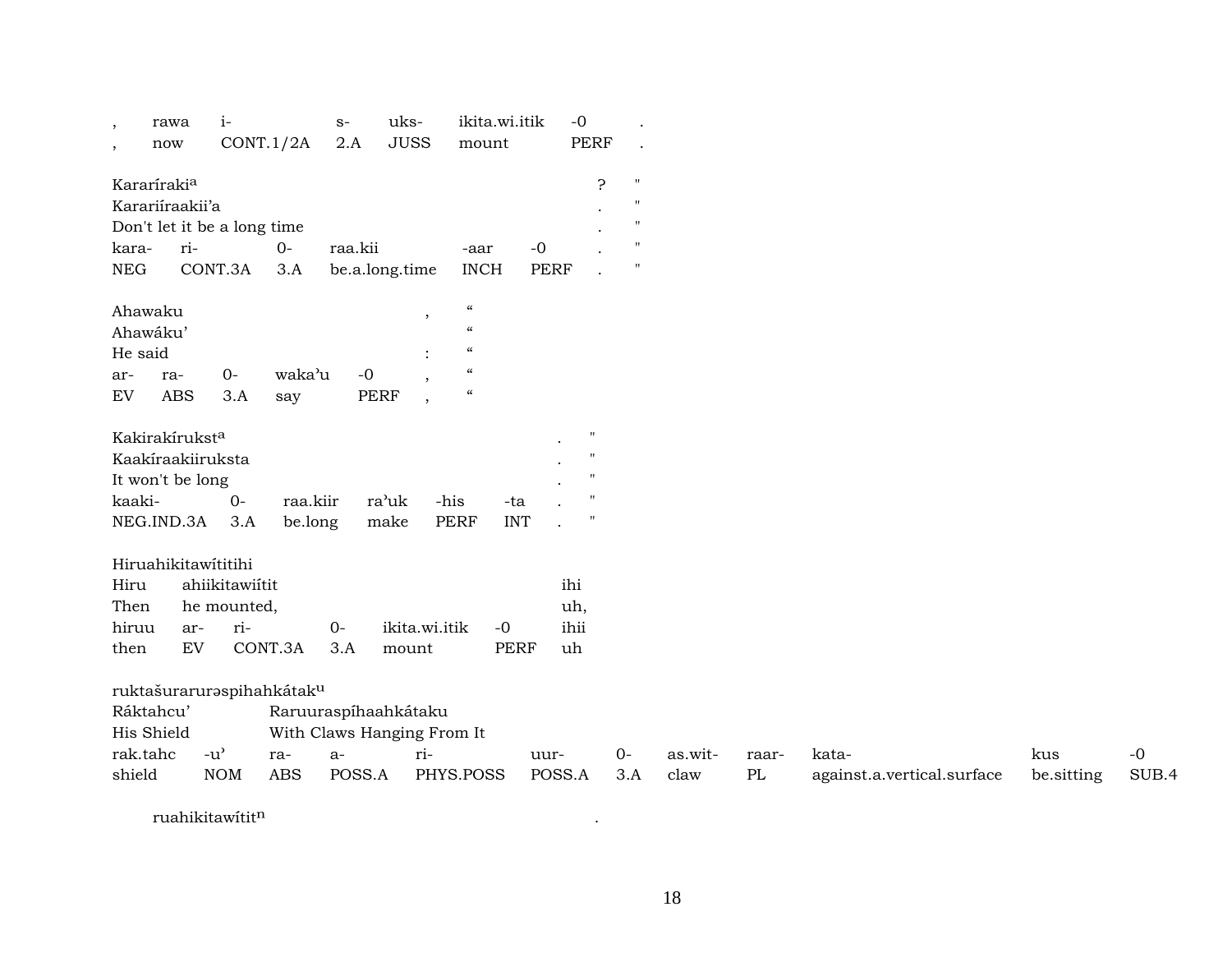|                      |                                   | Ruu'ahiikítawiitit<br>Then he mounted |                           |                                         |                            |             |             |                |          |       |                            |      |            |       |
|----------------------|-----------------------------------|---------------------------------------|---------------------------|-----------------------------------------|----------------------------|-------------|-------------|----------------|----------|-------|----------------------------|------|------------|-------|
|                      | ruu-                              | ar-                                   | ri-                       | $O -$                                   | ikita.wi.itik              | $-0$        |             |                |          |       |                            |      |            |       |
|                      | then                              | ${\rm EV}$                            | CONT.3A                   | 3.A                                     | mount                      | <b>PERF</b> |             |                |          |       |                            |      |            |       |
|                      | Kišihiwitutaahukitáwititn         |                                       |                           |                                         |                            |             |             |                |          |       |                            |      |            |       |
| Kici                 | hi                                | wituúta                               |                           |                                         |                            |             |             | ahuukitáwiitit |          |       |                            |      |            |       |
| But                  | and                               |                                       | he did it:                |                                         |                            |             |             | he mounted     |          |       |                            |      |            |       |
| kici                 | hi                                | wi-                                   | ti-                       | $0-$                                    | ut-                        | $-0$<br>aar |             | ri-<br>ar-     |          | $0-$  | ikita.wi.itik              | $-0$ |            |       |
| but                  | and                               | QUOT                                  |                           | IND.3A<br>3.A                           | <b>PREV</b>                | do          | <b>PERF</b> | ${\rm EV}$     | CONT.3A  | 3.A   | mount                      | PERF |            |       |
|                      |                                   | wīwitistašurúhkatn                    |                           |                                         |                            |             |             |                |          |       |                            |      |            |       |
| $\mathbf{r}$         |                                   | Wiwitistacarúhkut                     |                           |                                         |                            |             |             |                |          |       |                            |      |            |       |
| $\ddot{\phantom{a}}$ |                                   |                                       |                           | Now he kicked (the horse) with his feet |                            |             |             |                |          |       |                            |      |            |       |
|                      | wii-                              | wi-                                   | ti-                       | $O-$                                    | as-<br>raar-               |             | ta.ruh.kuk  | $-0$           |          |       |                            |      |            |       |
|                      | now                               | QUOT                                  | IND.3A                    | 3.A                                     | foot<br>PL                 | kick        |             | <b>PERF</b>    |          |       |                            |      |            |       |
|                      | hiruahiwáku                       |                                       |                           |                                         |                            |             |             |                |          |       |                            |      |            |       |
|                      | Hiru                              |                                       | ahiwáku'                  |                                         |                            |             |             |                |          |       |                            |      |            |       |
|                      | Then                              | he said                               |                           |                                         |                            |             |             |                |          |       |                            |      |            |       |
|                      | hiruu                             | ar-                                   | ri-                       | $O -$                                   | waka'u                     | $-0$        |             |                |          |       |                            |      |            |       |
|                      | then                              | EV                                    | CONT.3A                   | 3.A                                     | say                        | <b>PERF</b> |             |                |          |       |                            |      |            |       |
|                      |                                   |                                       | nuktašuraruraspihahkátaku |                                         |                            |             |             |                |          |       |                            |      |            |       |
|                      | Ráktahcu'                         |                                       |                           | Raruuraspíhaahkátaku                    |                            |             |             |                |          |       |                            |      |            |       |
|                      | His Shield                        |                                       |                           |                                         | With Claws Hanging From It |             |             |                |          |       |                            |      |            |       |
|                      | rak.tahc                          | $-u$ <sup><math>\prime</math></sup>   | ra-                       | $a-$                                    | ri-                        | uur-        | $0 -$       | as.wit-        | raar-    | kata- |                            |      | kus        | $-0$  |
| shield               |                                   | <b>NOM</b>                            | <b>ABS</b>                | PREV.3A                                 | CONT.3A                    | <b>PREV</b> | 3.A         | claw           | $\rm PL$ |       | against.a.vertical.surface |      | be.sitting | SUB.4 |
| $\cdot$              | $\epsilon\epsilon$<br>Hã          | $\mathbf{I}$                          |                           |                                         |                            |             |             |                |          |       |                            |      |            |       |
|                      | $\boldsymbol{\mathcal{C}}$        | Haa                                   |                           |                                         |                            |             |             |                |          |       |                            |      |            |       |
|                      | $\boldsymbol{\mathcal{C}}$<br>Ha  | $\overline{\phantom{a}}$              |                           |                                         |                            |             |             |                |          |       |                            |      |            |       |
|                      | $\boldsymbol{\mathcal{C}}$<br>haa | $\overline{\phantom{a}}$              |                           |                                         |                            |             |             |                |          |       |                            |      |            |       |
| $\cdot$              | $\boldsymbol{\mathcal{U}}$<br>ha  | $\cdot$                               |                           |                                         |                            |             |             |                |          |       |                            |      |            |       |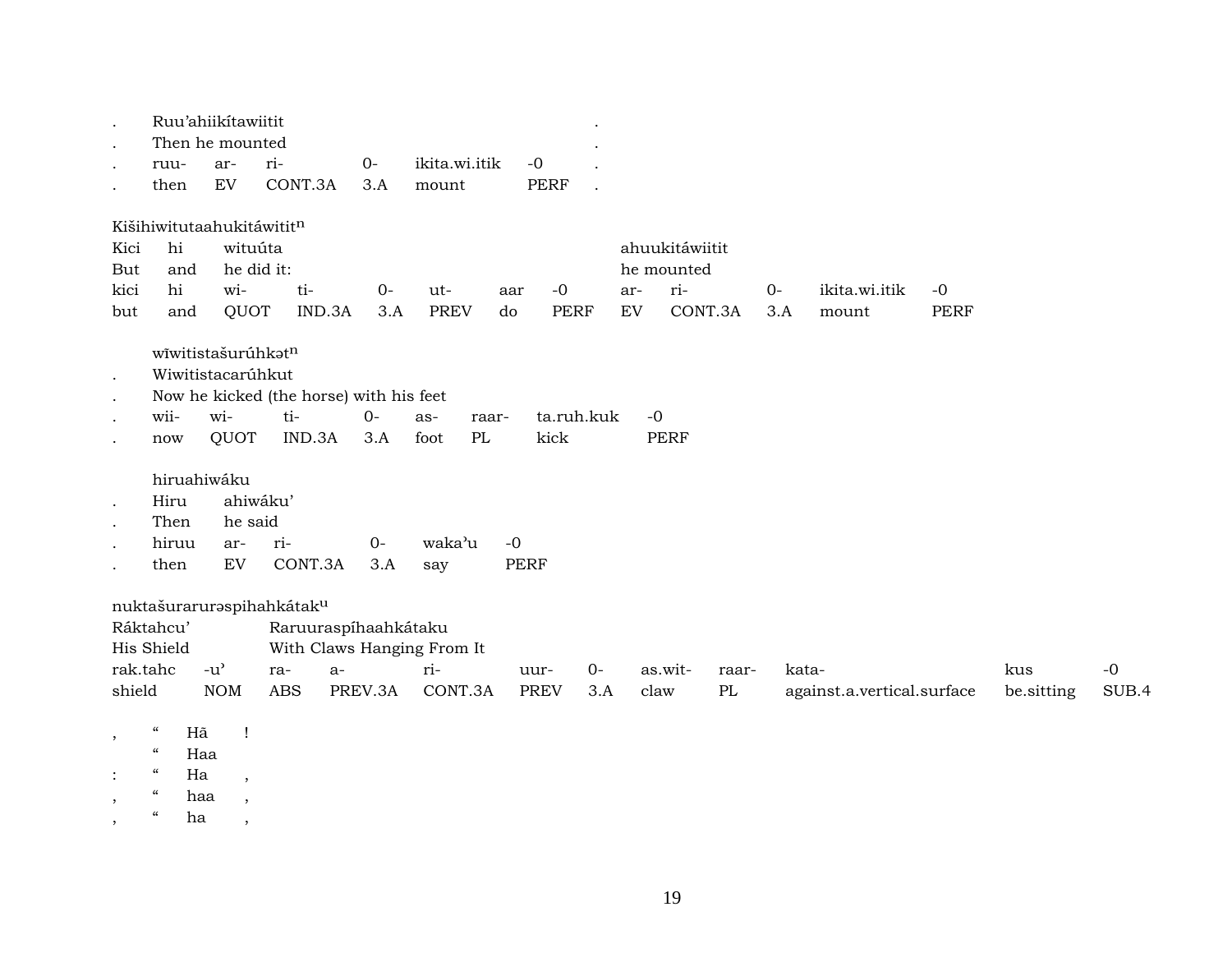| kiširikutatū́ət <sup>n</sup>   |      |     |          |                 |                      |                               |          |       |   |
|--------------------------------|------|-----|----------|-----------------|----------------------|-------------------------------|----------|-------|---|
| kici rikutatuúta               |      |     |          |                 |                      |                               |          |       |   |
| but that is what I do          |      |     |          |                 |                      |                               |          |       |   |
| kici riku-                     |      |     | ta-      |                 | t-                   | ut-                           | aar      | $-0$  |   |
| but that.is IND.1/2A           |      |     |          |                 |                      | 1.A PREV                      | do       | PERF  |   |
| takuratkukiriwisk <sup>i</sup> |      |     |          |                 |                      |                               |          |       |   |
| táku'                          |      |     |          | ratkukiriwiski  |                      |                               |          |       |   |
| someone when I cheat him       |      |     |          |                 |                      |                               |          |       |   |
| taku                           |      | ra- |          | t-              | ku-                  | kiriwis.kii                   |          | $-0$  |   |
| someone INF.A 1.A              |      |     |          |                 |                      | INF.B deceive                 |          | SUB.4 |   |
| nikutatíška                    |      |     |          |                 |                      |                               |          |       |   |
| Rikutatícka'                   |      |     |          |                 |                      |                               |          |       |   |
| That is what I want            |      |     |          |                 |                      |                               |          |       |   |
| riku-                          | ta-  |     |          | $t-$            | wicka                | -0                            |          |       |   |
| that.is                        |      |     | IND.1/2A | 1.A             | want                 | PERF                          |          |       |   |
| rətakukiriwisk <sup>i</sup>    |      |     |          |                 |                      |                               |          |       |   |
| rataakukíriwiski               |      |     |          |                 |                      |                               |          |       |   |
| for me to cheat you            |      |     |          |                 |                      |                               |          |       |   |
| ra-                            | $t-$ |     | a-       | ku- kiriwis.kii |                      |                               | $-0$     |       |   |
| $INF.A$ 1.A                    |      |     | 2.P      | INF.B deceive   |                      |                               | SUB.4    |       |   |
| wikakastíus                    |      |     |          |                 |                      |                               |          |       |   |
| Wikaakaastii'us                |      |     |          |                 |                      |                               |          |       |   |
| You do not know how            |      |     |          |                 |                      |                               |          |       |   |
| wii- kaaka-                    |      |     |          | $S-$            | rii <sup>3</sup> uus |                               | -0       |       |   |
|                                |      |     |          |                 |                      | now NEG.IND.1/2A 2.A know.how | PERF     |       |   |
| nakuhurəs                      |      |     |          |                 |                      |                               | šáhiks   |       |   |
| rakuhúras                      |      |     |          |                 |                      |                               | cáhiks   |       | Ħ |
| to find him                    |      |     |          |                 |                      |                               | a person |       | Ħ |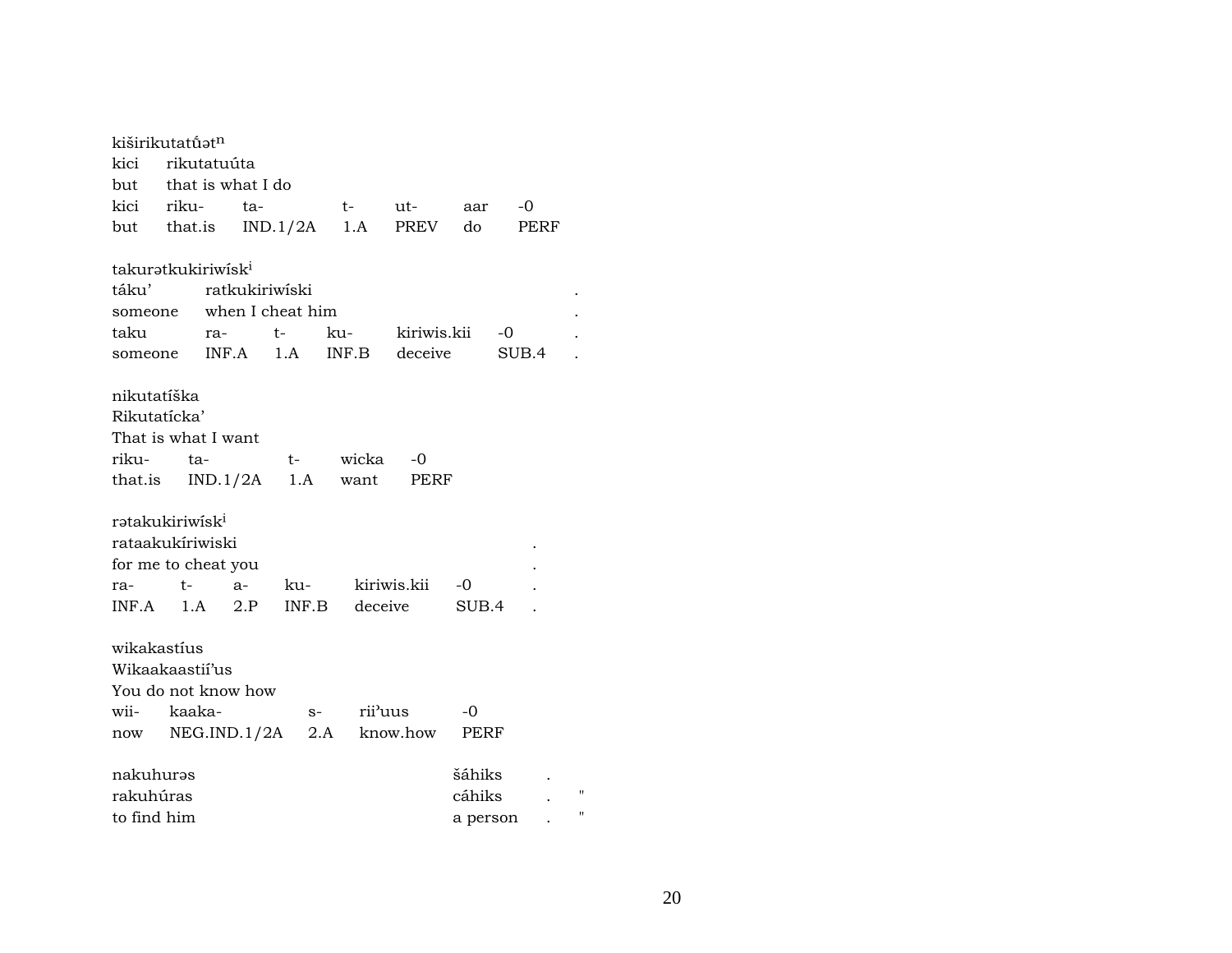| ra-<br>INF.A | $O -$<br>3.A | ku-<br>INF.B                      |                                  | huras<br>find                 | $-0$<br>SUB.4 | icaahiks<br>person |               | $\mathbf H$ |                                     |       |             |                            |      |            |       |
|--------------|--------------|-----------------------------------|----------------------------------|-------------------------------|---------------|--------------------|---------------|-------------|-------------------------------------|-------|-------------|----------------------------|------|------------|-------|
| A            |              | Aahāriririkitáwikuksas            | ahaáririirikitawíkuksas          |                               |               |                    |               |             |                                     |       |             |                            |      |            |       |
| And          |              |                                   |                                  | he ran off riding his (horse) |               |                    |               |             |                                     |       |             |                            |      |            |       |
| a            | ar-          | ra-                               | $0-$                             | $a-$                          | ri-           |                    | ri-           |             | uur-                                | ikita | -wi         | kuks.as                    | $-0$ |            |       |
| and          | EV           | <b>ABS</b>                        | 3.A                              | POSS.3A                       |               | PHYS.POSS          |               | PHYS.POSS   | <b>PREV</b>                         | ride  | $\rm SUB.L$ | run.away                   | PERF |            |       |
|              |              |                                   |                                  |                               |               |                    |               |             |                                     |       |             |                            |      |            |       |
| $\bullet$    |              |                                   |                                  |                               |               |                    |               |             |                                     |       |             |                            |      |            |       |
| $\bullet$    |              |                                   |                                  |                               |               |                    |               |             |                                     |       |             |                            |      |            |       |
|              |              |                                   |                                  |                               |               |                    |               |             |                                     |       |             |                            |      |            |       |
|              |              |                                   |                                  |                               |               |                    |               |             |                                     |       |             |                            |      |            |       |
|              |              |                                   |                                  |                               |               |                    |               |             |                                     |       |             |                            |      |            |       |
|              |              | Nikuwitikiríwiskítaw <sup>i</sup> |                                  |                               |               |                    |               |             |                                     |       |             |                            |      |            |       |
|              |              | Rikuwitikiriwiskitawi'            |                                  |                               |               |                    |               |             |                                     |       |             |                            |      |            |       |
|              |              |                                   | That one was the biggest cheater |                               |               |                    |               |             |                                     |       |             |                            |      |            |       |
| riku-        | wi-          |                                   | ti-                              | $O -$                         | kiriwis       |                    | kita.wi       |             | $-0$                                |       |             |                            |      |            |       |
| that.is      |              | QUOT                              | IND.3A                           | 3.A                           |               | be.deceitful       | be.the.leader |             | <b>PERF</b>                         |       |             |                            |      |            |       |
|              |              |                                   |                                  |                               |               |                    |               |             |                                     |       |             |                            |      |            |       |
|              |              |                                   | naktahšunaruraspihahkataku       |                               |               |                    |               |             |                                     |       |             |                            |      |            |       |
| Ráktahcu'    |              |                                   |                                  | Raruuraspíhaahkátaku          |               |                    |               |             |                                     |       |             |                            |      |            |       |
| His Shield   |              |                                   |                                  | With Claws Hanging From It    |               |                    |               |             |                                     |       |             |                            |      |            |       |
| rak.tahc     |              | $-u^{\prime}$                     | ra-                              | $a-$                          | ri-           |                    | uur-          | $O -$       | as.wit-                             | raar- | kata-       |                            |      | kus        | $-0$  |
| shield       |              | <b>NOM</b>                        | <b>ABS</b>                       | PREV.3A                       |               | CONT.3A            | <b>PREV</b>   | 3.A         | claw                                | PL    |             | against.a.vertical.surface |      | be.sitting | SUB.4 |
|              | Náwa         |                                   | karawitikíriwis                  |                               |               |                    |               |             |                                     |       |             |                            |      |            |       |
| $\cdot$      | Ráwa         |                                   | karawitiikíriwis                 |                               |               |                    |               |             |                                     |       |             |                            |      |            |       |
| <b>Now</b>   |              |                                   | he was not a cheater             |                               |               |                    |               |             |                                     |       |             |                            |      |            |       |
|              | rawa         | kara-                             | wi-                              | ti-                           |               | kiriwis<br>$0-$    |               | $-0$        | ,                                   |       |             |                            |      |            |       |
| now          |              | <b>NEG</b>                        | QUOT                             |                               | IND.3A        | 3.A                | be.deceitful  | <b>PERF</b> | $\cdot$<br>$\overline{\phantom{a}}$ |       |             |                            |      |            |       |
|              |              |                                   |                                  |                               |               |                    |               |             |                                     |       |             |                            |      |            |       |

 $\mathrm{ir\'ar}^{\mathrm i}$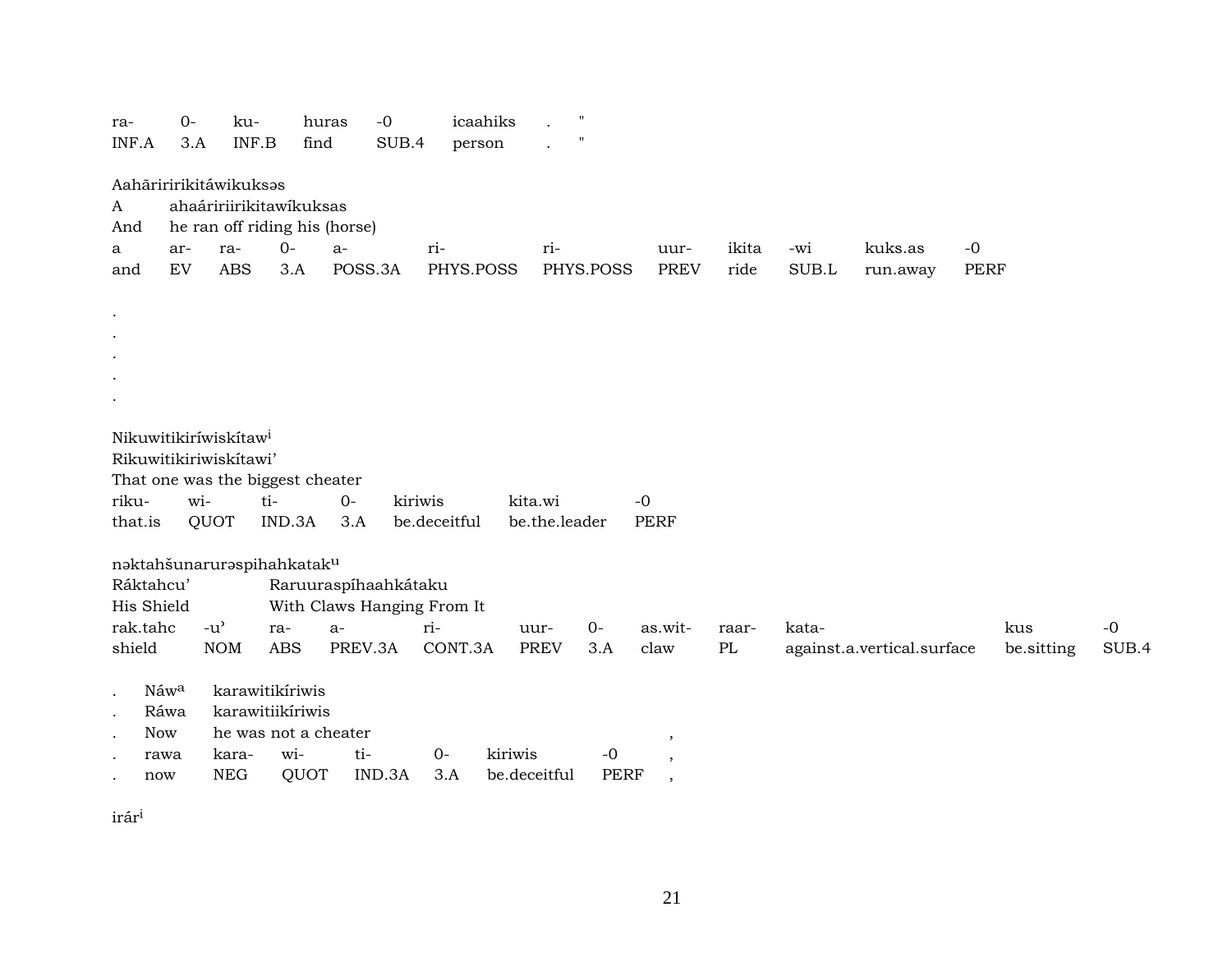| iraári'                                         |                                                               |                               |                              |             |          |                               |                                                                |                                    |                                                                                          |
|-------------------------------------------------|---------------------------------------------------------------|-------------------------------|------------------------------|-------------|----------|-------------------------------|----------------------------------------------------------------|------------------------------------|------------------------------------------------------------------------------------------|
| brother                                         |                                                               |                               |                              |             |          | ,                             |                                                                |                                    |                                                                                          |
| i-                                              |                                                               | -raar-                        |                              | -ri'        |          |                               |                                                                |                                    |                                                                                          |
|                                                 | 3.POSS.A                                                      |                               | same.sex.sibling             |             | 3.POSS.B |                               |                                                                |                                    |                                                                                          |
| irikúhu                                         | iriikuúhu'<br>whoever he was                                  |                               |                              |             |          | ,<br>,                        |                                                                |                                    |                                                                                          |
| irii-                                           | kuur-                                                         | ra-                           | $O -$                        | uu          | -0       | $\overline{\phantom{a}}$      |                                                                |                                    |                                                                                          |
| who                                             | <b>DUB</b>                                                    | <b>ABS</b>                    | 3.A                          | be          | PERF     |                               |                                                                |                                    |                                                                                          |
| irár <sup>i</sup><br>iraári'<br>brother<br>$i-$ | 3.POSS.A                                                      | -raar-                        | same.sex.sibling             | -ri'        | 3.POSS.B | ,<br>$\overline{\phantom{a}}$ | šahiksíšahiks<br>cahiksícahiks<br>Indian<br>icaahiks<br>person | icaahiks<br>person                 |                                                                                          |
| tiráwari<br>tii-<br>this                        | tirapariríkuwit <sup>i</sup><br>this one living<br>ra-<br>ABS | $0-$<br>3.A                   | warii<br>be.going.about.IMPF |             |          | -hus                          | <b>IMPF.SUB</b>                                                |                                    |                                                                                          |
|                                                 | Ríkuwiti'<br>riku-<br>that.is                                 | He was the one<br>wi-<br>QUOT | ti-<br>IND.3A                | $0-$<br>3.A | 0<br>be  | -0<br>PERF                    |                                                                | Náwa<br>Ráwa<br>Now<br>rawa<br>now | $\overline{ }$<br>$\overline{\phantom{a}}$<br>$\overline{\phantom{a}}$<br>$\overline{ }$ |
| irár <sup>i</sup><br>iraári'<br>brother<br>$i-$ |                                                               | -raar-                        |                              | -ri'        |          | ,<br>$\overline{ }$           |                                                                |                                    |                                                                                          |
|                                                 | 3.POSS.A                                                      | same.sex.sibling              |                              |             | 3.POSS.B | ,                             |                                                                |                                    |                                                                                          |

22